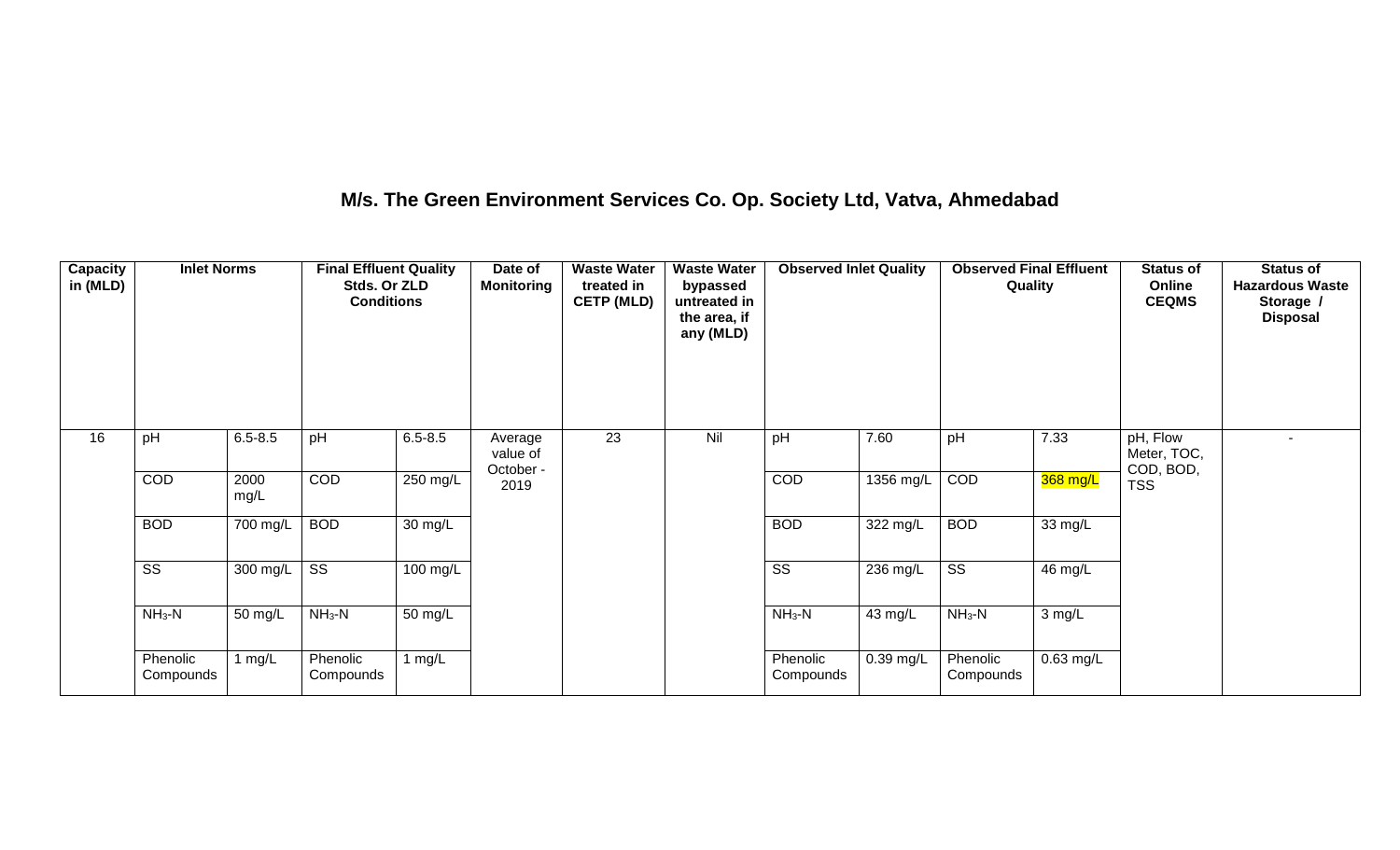## **M/s. Odhav Enviro Project Ltd., Odhav, Ahmedabad**

| Capacity<br>in (MLD) | <b>Inlet Norms</b>     |              | <b>Final Effluent Quality</b><br>Stds. Or ZLD<br><b>Conditions</b> |             | Date of<br><b>Monitoring</b>     | <b>Waste Water</b><br>treated in<br><b>CETP (MLD)</b> | <b>Waste Water</b><br>bypassed<br>untreated in<br>the area, if<br>any (MLD) | <b>Observed Inlet Quality</b> |                        | <b>Observed Final Effluent</b><br>Quality |              | <b>Status of</b><br>Online<br><b>CEQMS</b>   | <b>Status of</b><br><b>Hazardous Waste</b><br>Storage /<br><b>Disposal</b> |
|----------------------|------------------------|--------------|--------------------------------------------------------------------|-------------|----------------------------------|-------------------------------------------------------|-----------------------------------------------------------------------------|-------------------------------|------------------------|-------------------------------------------|--------------|----------------------------------------------|----------------------------------------------------------------------------|
| 1.2                  | pH                     | $6.5 - 8.5$  | pH                                                                 | $6.5 - 8.5$ | Average<br>value of<br>October - | 1.1                                                   | Nil                                                                         | pH                            | 7.09                   | pH                                        | 6.35         | Flow meter at<br>inlet & outlet,<br>COD, pH, | $\overline{\phantom{a}}$                                                   |
|                      | COD                    | 2000<br>mg/L | COD                                                                | 250 mg/L    | 2019                             |                                                       |                                                                             | COD                           | $\overline{77}$ 2 mg/L | COD                                       | 246 mg/L     | TSS, BOD                                     |                                                                            |
|                      | <b>BOD</b>             | 700 mg/L     | <b>BOD</b>                                                         | 30 mg/L     |                                  |                                                       |                                                                             | <b>BOD</b>                    | 273 mg/L               | <b>BOD</b>                                | 47 mg/L      |                                              |                                                                            |
|                      | $\overline{\text{ss}}$ | 300 mg/L     | $\overline{\text{ss}}$                                             | $100$ mg/L  |                                  |                                                       |                                                                             | $\overline{\text{ss}}$        | 186 mg/L               | $\overline{\text{ss}}$                    | 12 mg/L      |                                              |                                                                            |
|                      | $NH3-N$                | 50 mg/L      | $NH3-N$                                                            | 50 mg/L     |                                  |                                                       |                                                                             | $NH3-N$                       | 47 mg/L                | $NH3-N$                                   | 6 mg/L       |                                              |                                                                            |
|                      | Phenolic<br>Compounds  | 1 mg/L       | Phenolic<br>Compounds                                              | 1 $mg/L$    |                                  |                                                       |                                                                             | Phenolic<br>Compounds         | 1.1 $mg/L$             | Phenolic<br>Compounds                     | $0.031$ mg/L |                                              |                                                                            |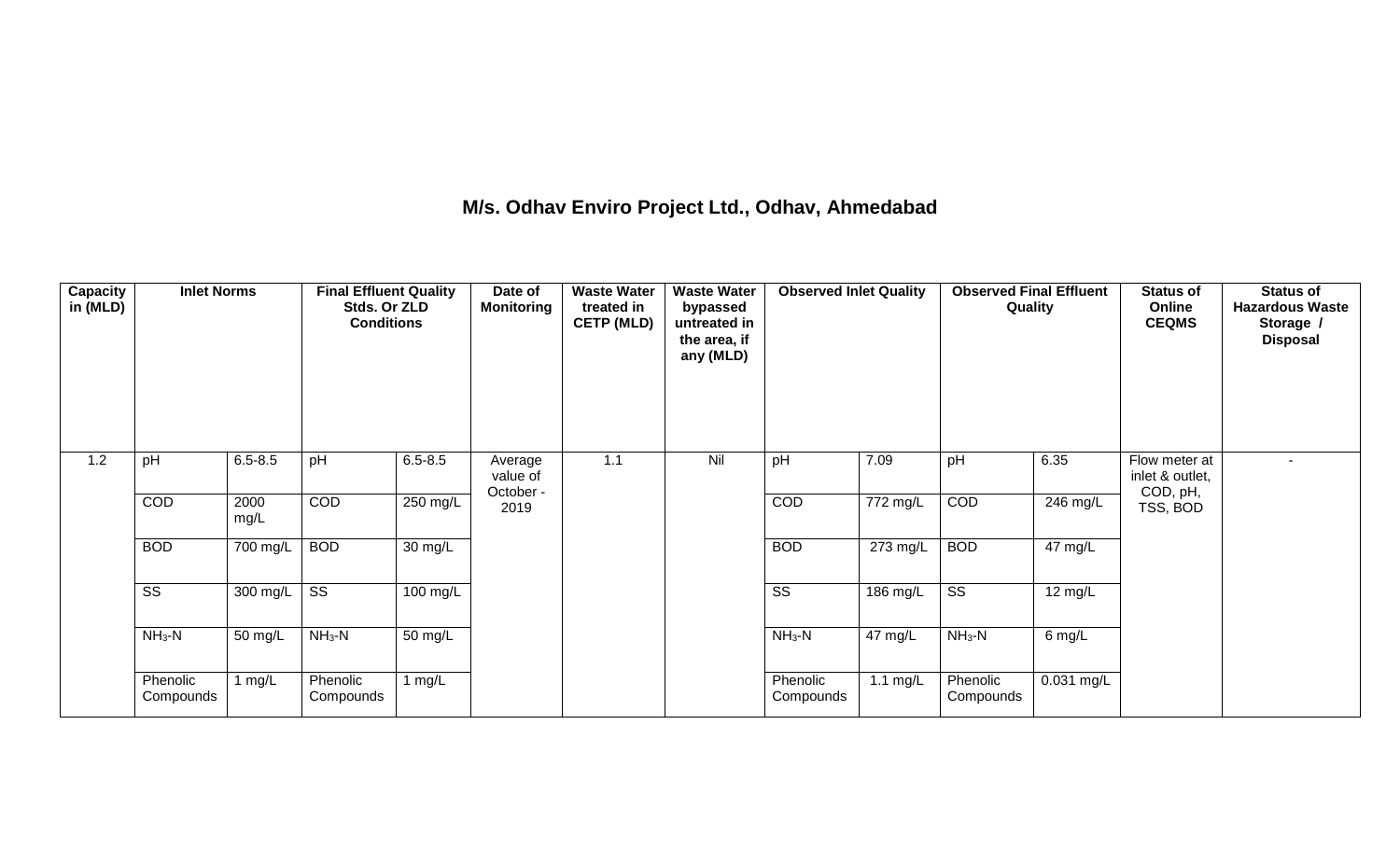## **M/s. Gujarat Vepari Maha Mandal Sahkari Udhyogik Vasahat Ltd, Ahmedabad**

| Capacity<br>in (MLD) | <b>Inlet Norms</b>     |              | <b>Final Effluent Quality</b><br>Stds. Or ZLD<br><b>Conditions</b> |                    | Date of<br><b>Monitoring</b>     | <b>Waste Water</b><br>treated in<br><b>CETP (MLD)</b> | <b>Waste Water</b><br>bypassed<br>untreated in<br>the area, if<br>any (MLD) | <b>Observed Inlet Quality</b> |                       | <b>Observed Final Effluent</b><br>Quality |            | <b>Status of</b><br>Online<br><b>CEQMS</b> | <b>Status of</b><br><b>Hazardous Waste</b><br>Storage /<br><b>Disposal</b> |
|----------------------|------------------------|--------------|--------------------------------------------------------------------|--------------------|----------------------------------|-------------------------------------------------------|-----------------------------------------------------------------------------|-------------------------------|-----------------------|-------------------------------------------|------------|--------------------------------------------|----------------------------------------------------------------------------|
| 0.45                 | pH                     | $6.5 - 8.5$  | pH                                                                 | $6.5 - 8.5$        | Average<br>value of<br>October - | 0.7                                                   | Nil                                                                         | pH                            | 6.39                  | pH                                        | 7.32       | <b>Flow Meter</b>                          | Storage - 600 MT                                                           |
|                      | COD                    | 2000<br>mg/L | COD                                                                | 250 mg/L           | 2019                             |                                                       |                                                                             | COD                           | $\overline{78}4$ mg/L | COD                                       | 149 mg/L   |                                            |                                                                            |
|                      | <b>BOD</b>             | 700 mg/L     | <b>BOD</b>                                                         | 30 mg/L            |                                  |                                                       |                                                                             | <b>BOD</b>                    | 370 mg/L              | <b>BOD</b>                                | $62$ mg/L  |                                            |                                                                            |
|                      | $\overline{\text{ss}}$ | 300 mg/L     | $\overline{\text{ss}}$                                             | $100 \text{ mg/L}$ |                                  |                                                       |                                                                             | $\overline{\text{ss}}$        | $1812 \text{ mg/L}$   | $\overline{\text{ss}}$                    | 86 mg/L    |                                            |                                                                            |
|                      | $NH3-N$                | 50 mg/L      | $NH3-N$                                                            | 50 mg/L            |                                  |                                                       |                                                                             | $NH3-N$                       | 66 mg/L               | $NH3-N$                                   | 47 mg/L    |                                            |                                                                            |
|                      | Phenolic<br>Compounds  | 1 mg/L       | Phenolic<br>Compounds                                              | 1 mg/L             |                                  |                                                       |                                                                             | Phenolic<br>Compounds         | $0.07$ mg/L           | Phenolic<br>Compounds                     | <b>BDL</b> |                                            |                                                                            |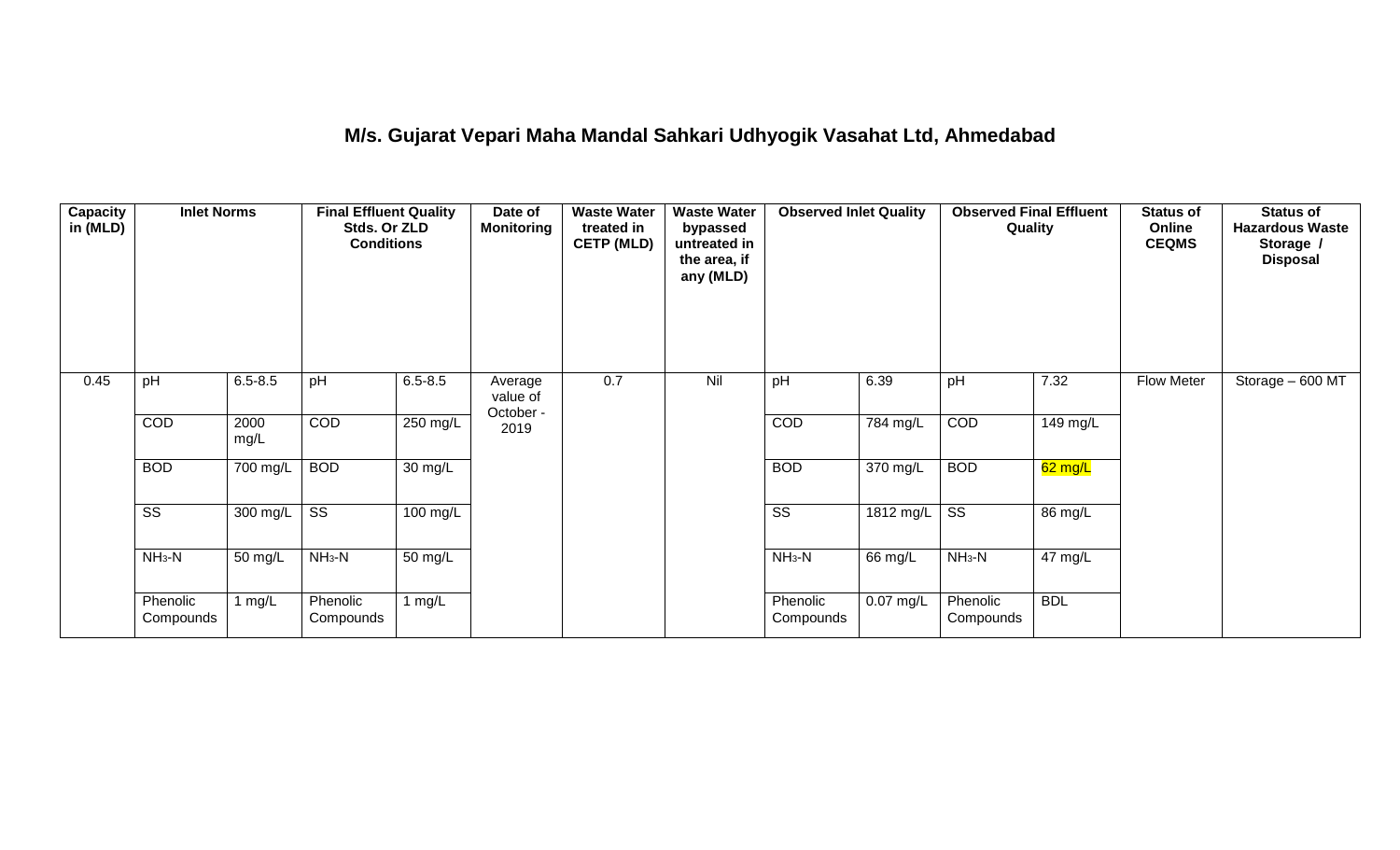### **M/s. Odhav Green Enviro Project Association, Odhav, Ahmedabad**

| <b>Capacity</b><br>in (MLD) | <b>Inlet Norms</b>     |             | <b>Final Effluent Quality</b><br>Stds. Or ZLD<br><b>Conditions</b> |             | Date of<br><b>Monitoring</b>     | <b>Waste Water</b><br>treated in<br><b>CETP (MLD)</b> | <b>Waste Water</b><br>bypassed<br>untreated in<br>the area, if<br>any (MLD) | <b>Observed Inlet Quality</b> |           | <b>Observed Final Effluent</b><br>Quality |             | <b>Status of</b><br>Online<br><b>CEQMS</b> | <b>Status of</b><br><b>Hazardous Waste</b><br>Storage /<br><b>Disposal</b> |
|-----------------------------|------------------------|-------------|--------------------------------------------------------------------|-------------|----------------------------------|-------------------------------------------------------|-----------------------------------------------------------------------------|-------------------------------|-----------|-------------------------------------------|-------------|--------------------------------------------|----------------------------------------------------------------------------|
| 1.00                        | pH                     | $6.5 - 8.5$ | pH                                                                 | $6.5 - 8.5$ | Average<br>value of<br>October - | 0.8                                                   | Nil                                                                         | pH                            | 6.31      | pH                                        | 7.15        |                                            | Storage - 20 MT                                                            |
|                             | COD                    | 750 mg/L    | COD                                                                | 250 mg/L    | 2019                             |                                                       |                                                                             | COD                           | 544 mg/L  | COD                                       | 606 mg/L    |                                            |                                                                            |
|                             | <b>BOD</b>             | 250 mg/L    | <b>BOD</b>                                                         | 30 mg/L     |                                  |                                                       |                                                                             | <b>BOD</b>                    | 243 mg/L  | <b>BOD</b>                                | $205$ mg/L  |                                            |                                                                            |
|                             | $\overline{\text{ss}}$ | 300 mg/L    | $\overline{\text{ss}}$                                             | 100 mg/L    |                                  |                                                       |                                                                             | $\overline{\text{ss}}$        | 68 mg/L   | $\overline{\text{ss}}$                    | 36 mg/L     |                                            |                                                                            |
|                             | $NH3-N$                | 50 mg/L     | $NH3-N$                                                            | 50 mg/L     |                                  |                                                       |                                                                             | $NH_3-N$                      | 46 mg/L   | $NH3-N$                                   | 57 mg/L     |                                            |                                                                            |
|                             | Phenolic<br>Compounds  | 1 mg/L      | Phenolic<br>Compounds                                              | 1 $mg/L$    |                                  |                                                       |                                                                             | Phenolic<br>Compounds         | 0.07 mg/L | Phenolic<br>Compounds                     | $0.23$ mg/L |                                            |                                                                            |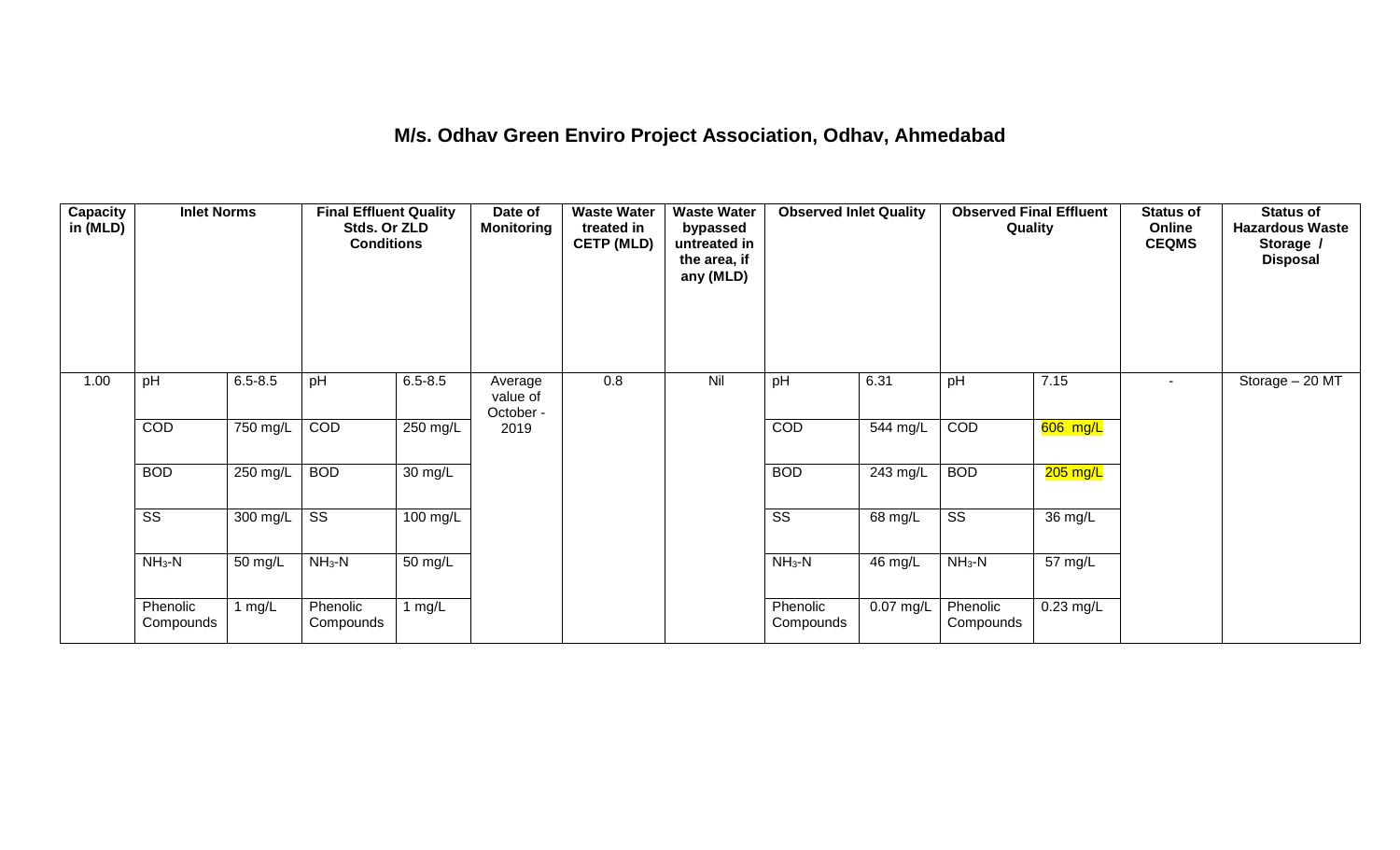## **M/s. Naroda Enviro Project Ltd., Naroda, Ahmedabad**

| <b>Capacity</b><br>in (MLD) | <b>Inlet Norms</b>     |              | <b>Final Effluent Quality</b><br>Stds. Or ZLD<br><b>Conditions</b> |                      | Date of<br><b>Monitoring</b>     | <b>Waste Water</b><br>treated in<br><b>CETP (MLD)</b> | <b>Waste Water</b><br>bypassed<br>untreated in<br>the area, if<br>any (MLD) | <b>Observed Inlet Quality</b> |            | <b>Observed Final Effluent</b><br>Quality |             | <b>Status of</b><br>Online<br><b>CEQMS</b> | <b>Status of</b><br><b>Hazardous Waste</b><br>Storage /<br><b>Disposal</b> |
|-----------------------------|------------------------|--------------|--------------------------------------------------------------------|----------------------|----------------------------------|-------------------------------------------------------|-----------------------------------------------------------------------------|-------------------------------|------------|-------------------------------------------|-------------|--------------------------------------------|----------------------------------------------------------------------------|
| 3.00                        | pH                     | $6.5 - 8.5$  | pH                                                                 | $6.5 - 8.5$          | Average<br>value of<br>October - | 4.5                                                   | Nil                                                                         | pH                            | 7.34       | pH                                        | 6.77        | ۰                                          |                                                                            |
|                             | COD                    | 2000<br>mg/L | COD                                                                | 250 mg/L             | 2019                             |                                                       |                                                                             | COD                           | 3121 mg/L  | COD                                       | 479 mg/L    |                                            |                                                                            |
|                             | <b>BOD</b>             | 700 mg/L     | <b>BOD</b>                                                         | $\overline{30}$ mg/L |                                  |                                                       |                                                                             | <b>BOD</b>                    | 815 mg/L   | <b>BOD</b>                                | 75 mg/L     |                                            |                                                                            |
|                             | $\overline{\text{ss}}$ | 300 mg/L     | $\overline{\text{ss}}$                                             | $100 \text{ mg/L}$   |                                  |                                                       |                                                                             | $\overline{\text{ss}}$        | $424$ mg/L | $\overline{\text{ss}}$                    | 86 mg/L     |                                            |                                                                            |
|                             | $NH3-N$                | 50 mg/L      | $NH3-N$                                                            | 50 mg/L              |                                  |                                                       |                                                                             | $NH3-N$                       | 158 mg/L   | $NH3-N$                                   | 59 mg/L     |                                            |                                                                            |
|                             | Phenolic<br>Compounds  | 1 mg/L       | Phenolic<br>Compounds                                              | 1 $mg/L$             |                                  |                                                       |                                                                             | Phenolic<br>Compounds         | 1.26 mg/L  | Phenolic<br>Compounds                     | $0.23$ mg/L |                                            |                                                                            |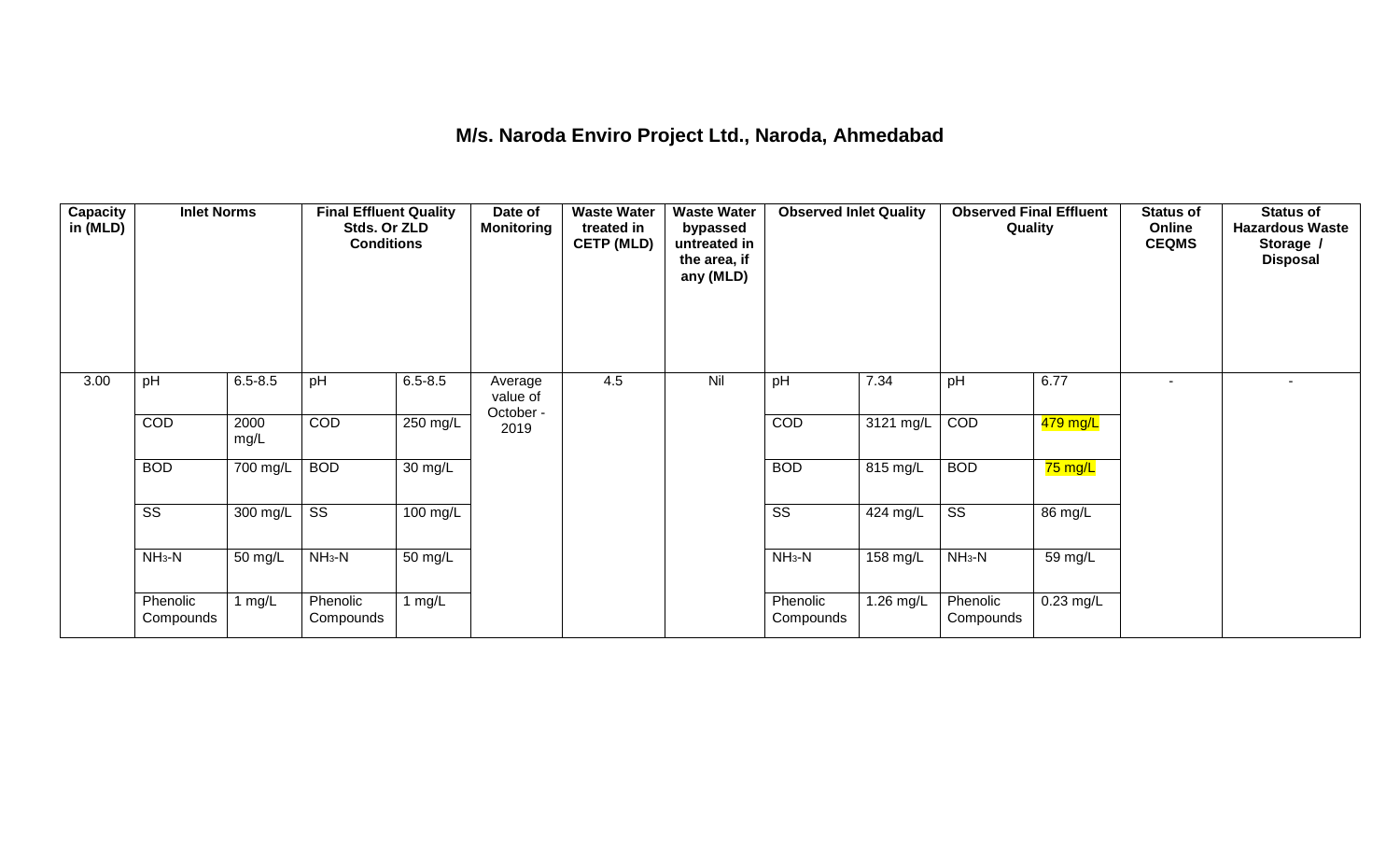## **M/s. Narol Dyestuff Enviro Society., Narol, Ahmedabad**

| <b>Capacity</b><br>in (MLD) | <b>Inlet Norms</b>     |                    | <b>Final Effluent Quality</b><br>Stds. Or ZLD<br><b>Conditions</b> |                      | Date of<br><b>Monitoring</b>     | <b>Waste Water</b><br>treated in<br><b>CETP (MLD)</b> | <b>Waste Water</b><br>bypassed<br>untreated in<br>the area, if<br>any (MLD) | <b>Observed Inlet Quality</b> |                    | <b>Observed Final Effluent</b><br>Quality |            | <b>Status of</b><br>Online<br><b>CEQMS</b> | <b>Status of</b><br><b>Hazardous Waste</b><br>Storage /<br><b>Disposal</b> |
|-----------------------------|------------------------|--------------------|--------------------------------------------------------------------|----------------------|----------------------------------|-------------------------------------------------------|-----------------------------------------------------------------------------|-------------------------------|--------------------|-------------------------------------------|------------|--------------------------------------------|----------------------------------------------------------------------------|
| 0.040                       | pH                     | $6.5 - 8.5$        | pH                                                                 | $6.5 - 8.5$          | Average<br>value of<br>October - | 0.020                                                 | Nil                                                                         | pH                            | 7.37               | pH                                        | 7.58       | $\overline{\phantom{a}}$                   | Storage - 25 MT                                                            |
|                             | COD                    | 1500<br>mg/L       | COD                                                                | 250 mg/L             | 2019                             |                                                       |                                                                             | COD                           | 831 mg/L           | COD                                       | 173 mg/L   |                                            |                                                                            |
|                             | <b>BOD</b>             | 500 mg/L           | <b>BOD</b>                                                         | $\overline{30}$ mg/L |                                  |                                                       |                                                                             | <b>BOD</b>                    | $183 \text{ mg/L}$ | <b>BOD</b>                                | 37 mg/L    |                                            |                                                                            |
|                             | $\overline{\text{ss}}$ | $300 \text{ mg/L}$ | $\overline{\text{ss}}$                                             | $100$ mg/L           |                                  |                                                       |                                                                             | $\overline{\text{ss}}$        | 106 mg/L           | $\overline{\text{ss}}$                    | 42 mg/L    |                                            |                                                                            |
|                             | $NH3-N$                | 50 mg/L            | $NH3-N$                                                            | $\overline{50}$ mg/L |                                  |                                                       |                                                                             | $NH3-N$                       | 3 mg/L             | $NH3-N$                                   | 8 mg/L     |                                            |                                                                            |
|                             | Phenolic<br>Compounds  | 1 $mg/L$           | Phenolic<br>Compounds                                              | 1 $mg/L$             |                                  |                                                       |                                                                             | Phenolic<br>Compounds         | $0.05$ mg/L        | Phenolic<br>Compounds                     | 0.015 mg/L |                                            |                                                                            |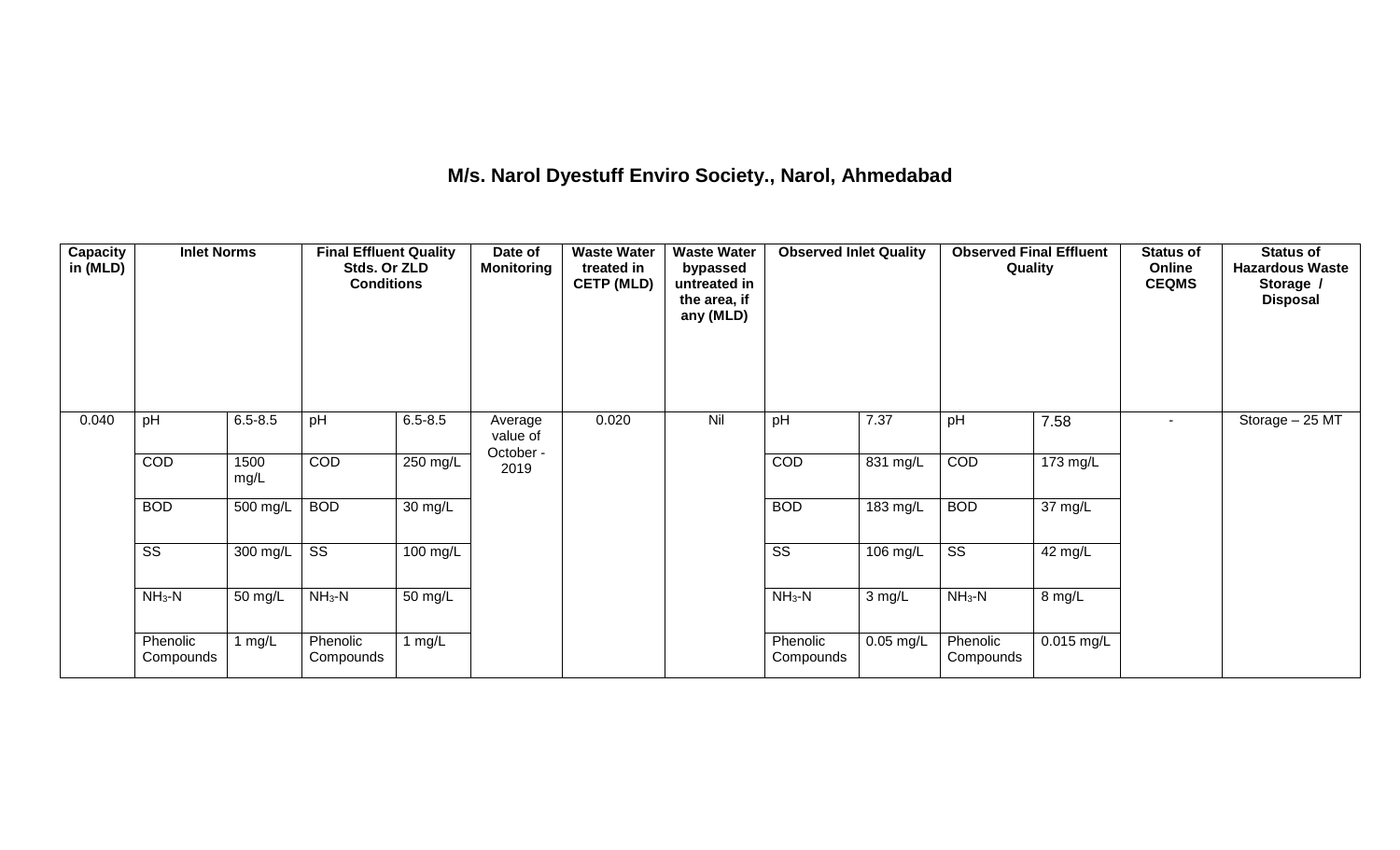## **M/s. Narol Textile Infrastructure & Enviro Management, (ATPA Swarnim Gujarat Enviro P. Ltd), Ahmedabad**

| Capacity<br>in (MLD) | <b>Inlet Norms</b>     |              | <b>Final Effluent Quality</b><br>Stds. Or ZLD<br><b>Conditions</b> |                      | Date of<br><b>Monitoring</b> | <b>Waste Water</b><br>treated in<br><b>CETP (MLD)</b> | <b>Waste Water</b><br>bypassed<br>untreated in<br>the area, if<br>any (MLD) | <b>Observed Inlet Quality</b> |            | <b>Observed Final Effluent</b><br>Quality |            | <b>Status of</b><br>Online<br><b>CEQMS</b> | <b>Status of</b><br><b>Hazardous Waste</b><br>Storage /<br><b>Disposal</b> |
|----------------------|------------------------|--------------|--------------------------------------------------------------------|----------------------|------------------------------|-------------------------------------------------------|-----------------------------------------------------------------------------|-------------------------------|------------|-------------------------------------------|------------|--------------------------------------------|----------------------------------------------------------------------------|
| 100                  | pH                     | $6.5 - 8.5$  | pH                                                                 | $6.5 - 8.5$          | Average<br>value of          | 100                                                   | Nil                                                                         | pH                            | 6.78       | pH                                        | 7.71       |                                            | Storage - 1000 MT                                                          |
|                      | COD                    | 1200<br>mg/L | COD                                                                | $250$ mg/L           | October -<br>2019            |                                                       |                                                                             | COD                           | 828 mg/L   | COD                                       | 239 mg/L   |                                            |                                                                            |
|                      | <b>BOD</b>             | $500$ mg/L   | <b>BOD</b>                                                         | $\overline{30}$ mg/L |                              |                                                       |                                                                             | <b>BOD</b>                    | 287 mg/L   | <b>BOD</b>                                | 71 mg/L    |                                            |                                                                            |
|                      | $\overline{\text{ss}}$ | 300 mg/L     | $\overline{\text{ss}}$                                             | 100 mg/L             |                              |                                                       |                                                                             | $\overline{\text{ss}}$        | $408$ mg/L | $\overline{\text{ss}}$                    | 92 mg/L    |                                            |                                                                            |
|                      | $NH3-N$                | 50 mg/L      | $NH3-N$                                                            | 50 mg/L              |                              |                                                       |                                                                             | $NH_3-N$                      | 48 mg/L    | $NH3-N$                                   | 52 mg/L    |                                            |                                                                            |
|                      | Phenolic<br>Compounds  | 1 $mg/L$     | Phenolic<br>Compounds                                              | 1 $mg/L$             |                              |                                                       |                                                                             | Phenolic<br>Compounds         | $0.8$ mg/L | Phenolic<br>Compounds                     | 0.158 mg/L |                                            |                                                                            |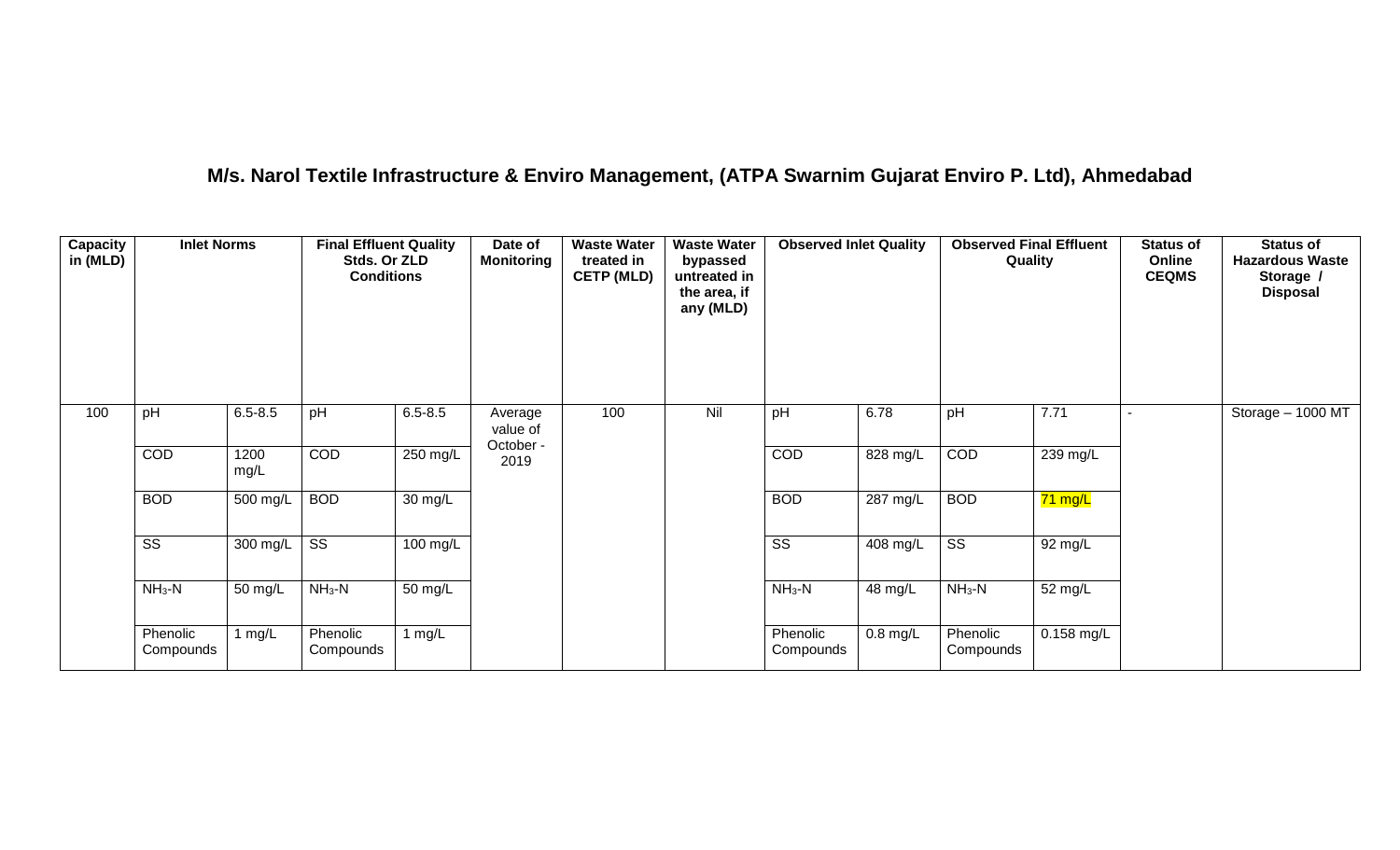## **M/s. Tata Motors Ltd Vendors Park, Sanand, Ahmedabad**

| Capacity<br>in (MLD) | <b>Inlet Norms</b>     |                       | <b>Final Effluent Quality</b><br>Stds. Or ZLD<br><b>Conditions</b> |                      | Date of<br><b>Monitoring</b>     | <b>Waste Water</b><br>treated in<br><b>CETP (MLD)</b> | <b>Waste Water</b><br>bypassed<br>untreated in<br>the area, if<br>any (MLD) | <b>Observed Inlet Quality</b> |        | <b>Observed Final Effluent</b><br>Quality |                   | <b>Status of</b><br>Online<br><b>CEQMS</b> | <b>Status of</b><br><b>Hazardous Waste</b><br>Storage /<br><b>Disposal</b> |
|----------------------|------------------------|-----------------------|--------------------------------------------------------------------|----------------------|----------------------------------|-------------------------------------------------------|-----------------------------------------------------------------------------|-------------------------------|--------|-------------------------------------------|-------------------|--------------------------------------------|----------------------------------------------------------------------------|
| 1.5                  | pH                     | $6 - 10.5$            | pH                                                                 | $6.5 - 8.5$          | Average<br>value of<br>October - | 0.10                                                  | Nil                                                                         | pH                            | $\sim$ | pH                                        | 7.52              | pH, DO<br>meter, TOC<br>meter, Flow        | Storage - 5-6 MT                                                           |
|                      | COD                    | $900$ mg/L            | COD                                                                | $100 \text{ mg/L}$   | 2019                             |                                                       |                                                                             | COD                           | $\sim$ | COD                                       | $19 \text{ mg/L}$ | meter                                      |                                                                            |
|                      | <b>BOD</b>             | $250$ mg/L            | <b>BOD</b>                                                         | $\overline{30}$ mg/L |                                  |                                                       |                                                                             | <b>BOD</b>                    | $\sim$ | <b>BOD</b>                                | 3 mg/L            |                                            |                                                                            |
|                      | $\overline{\text{SS}}$ | 100 mg/L              | $\overline{\text{ss}}$                                             | $100 \text{ mg/L}$   |                                  |                                                       |                                                                             | $\overline{\text{SS}}$        | $\sim$ | $\overline{\text{SS}}$                    | 4 mg/L            |                                            |                                                                            |
|                      | $NH3-N$                | 50 mg/L               | $NH3-N$                                                            | 50 mg/L              |                                  |                                                       |                                                                             | $NH3-N$                       | $\sim$ | $NH_3-N$                                  | 1 $mg/L$          |                                            |                                                                            |
|                      | Phenolic<br>Compounds  | Not<br>Applicabl<br>e | Phenolic<br>Compounds                                              | 1 $mg/L$             |                                  |                                                       |                                                                             | Phenolic<br>Compounds         | $\sim$ | Phenolic<br>Compounds                     | <b>BDL</b>        |                                            |                                                                            |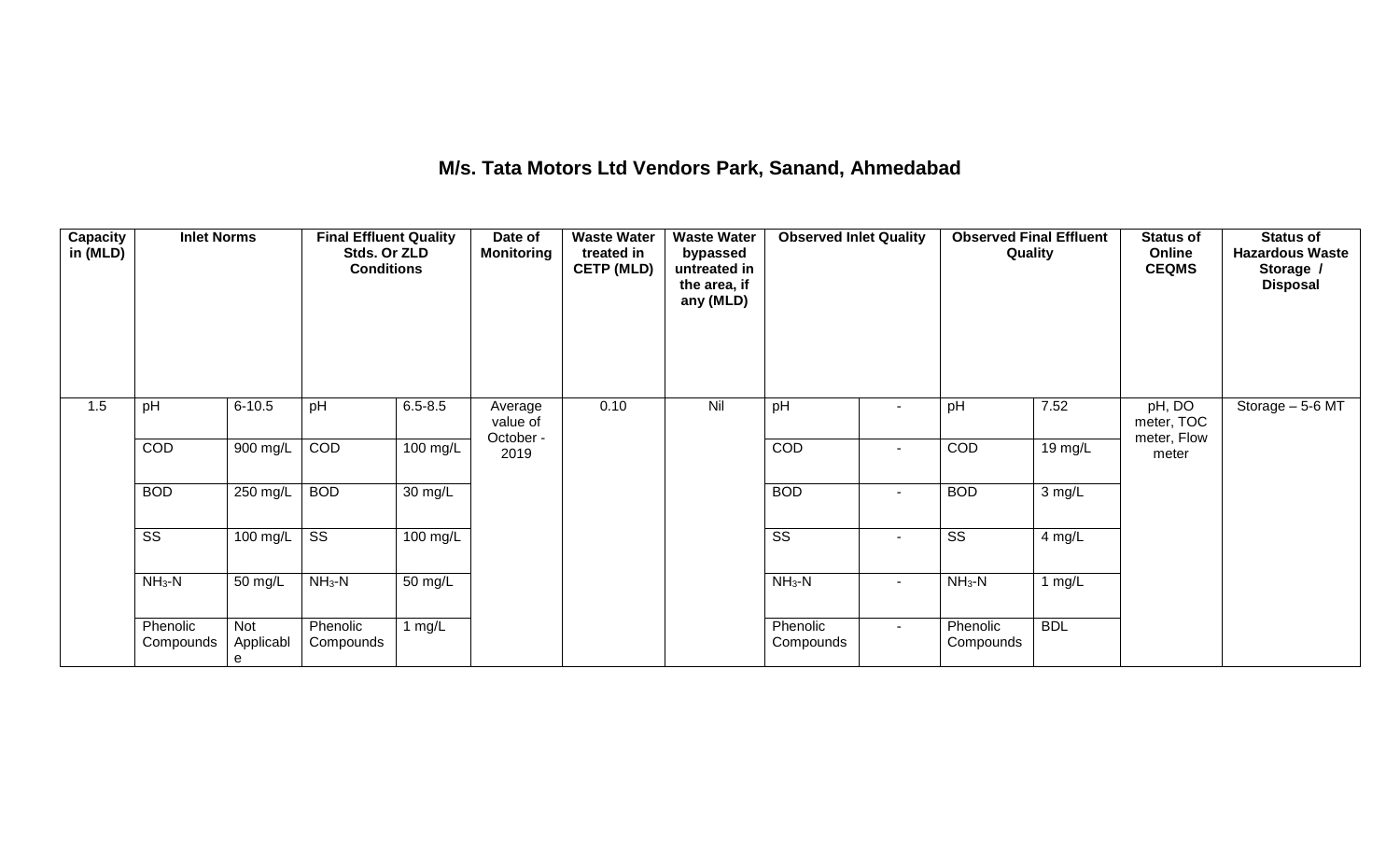## **M/s. Zydus Infrastructure Pvt. Ltd, Changodar, Ahmedabad**

| <b>Capacity</b><br>in (MLD) | <b>Inlet Norms</b>                              |                               | <b>Final Effluent Quality</b><br>Stds. Or ZLD<br><b>Conditions</b> |                               | Date of<br><b>Monitoring</b>     | <b>Waste Water</b><br>treated in<br><b>CETP (MLD)</b> | <b>Waste Water</b><br>bypassed<br>untreated in<br>the area, if<br>any (MLD) | <b>Observed Inlet Quality</b>                   |           | <b>Observed Final Effluent</b><br>Quality |          | <b>Status of</b><br>Online<br><b>CEQMS</b> | <b>Status of</b><br><b>Hazardous Waste</b><br>Storage /<br><b>Disposal</b> |
|-----------------------------|-------------------------------------------------|-------------------------------|--------------------------------------------------------------------|-------------------------------|----------------------------------|-------------------------------------------------------|-----------------------------------------------------------------------------|-------------------------------------------------|-----------|-------------------------------------------|----------|--------------------------------------------|----------------------------------------------------------------------------|
| 3                           | pH                                              | $6 - 8$                       | pH                                                                 | No outlet<br>norms<br>are     | Average<br>value of<br>October - | 1.8                                                   | Nil                                                                         | pH                                              | 7.90      | pH                                        | 6.81     | pH, TOC<br>meter                           | Storage $-20$ MT                                                           |
|                             | COD                                             | 850 mg/L                      | COD                                                                | prescribe<br>d as it is       | 2019                             |                                                       |                                                                             | <b>COD</b>                                      | 275 mg/L  | COD                                       | 6 mg/L   |                                            |                                                                            |
|                             | BOD <sub>(3</sub><br>days at<br>$27^{\circ}C$ ) | 400 mg/L                      | BOD <sub>(3</sub><br>days at<br>$27^{\circ}C$ )                    | a ZLD<br>based<br>CETP by     |                                  |                                                       |                                                                             | BOD <sub>(3</sub><br>days at<br>$27^{\circ}C$ ) | 132 mg/L  | BOD(3)<br>days at<br>$27^{\circ}C$ )      | $2$ mg/L |                                            |                                                                            |
|                             | SS                                              | 300 mg/L                      | SS                                                                 | the<br>means of<br><b>MEE</b> |                                  |                                                       |                                                                             | SS                                              | 50 mg/L   | SS                                        | $4$ mg/L |                                            |                                                                            |
|                             | $NH3-N$                                         | $\overline{<}10 \text{ mg/L}$ | $NH3-N$                                                            |                               |                                  |                                                       |                                                                             | $NH3-N$                                         | 34 mg/L   | $NH3-N$                                   | 1 $mg/L$ |                                            |                                                                            |
|                             | Phenolic<br>Compounds                           | $<$ 3 mg/L                    | Phenolic<br>Compounds                                              |                               |                                  |                                                       |                                                                             | Phenolic<br>Compounds                           | 0.39 mg/L | Phenolic<br>Compounds                     | BDL mg/L |                                            |                                                                            |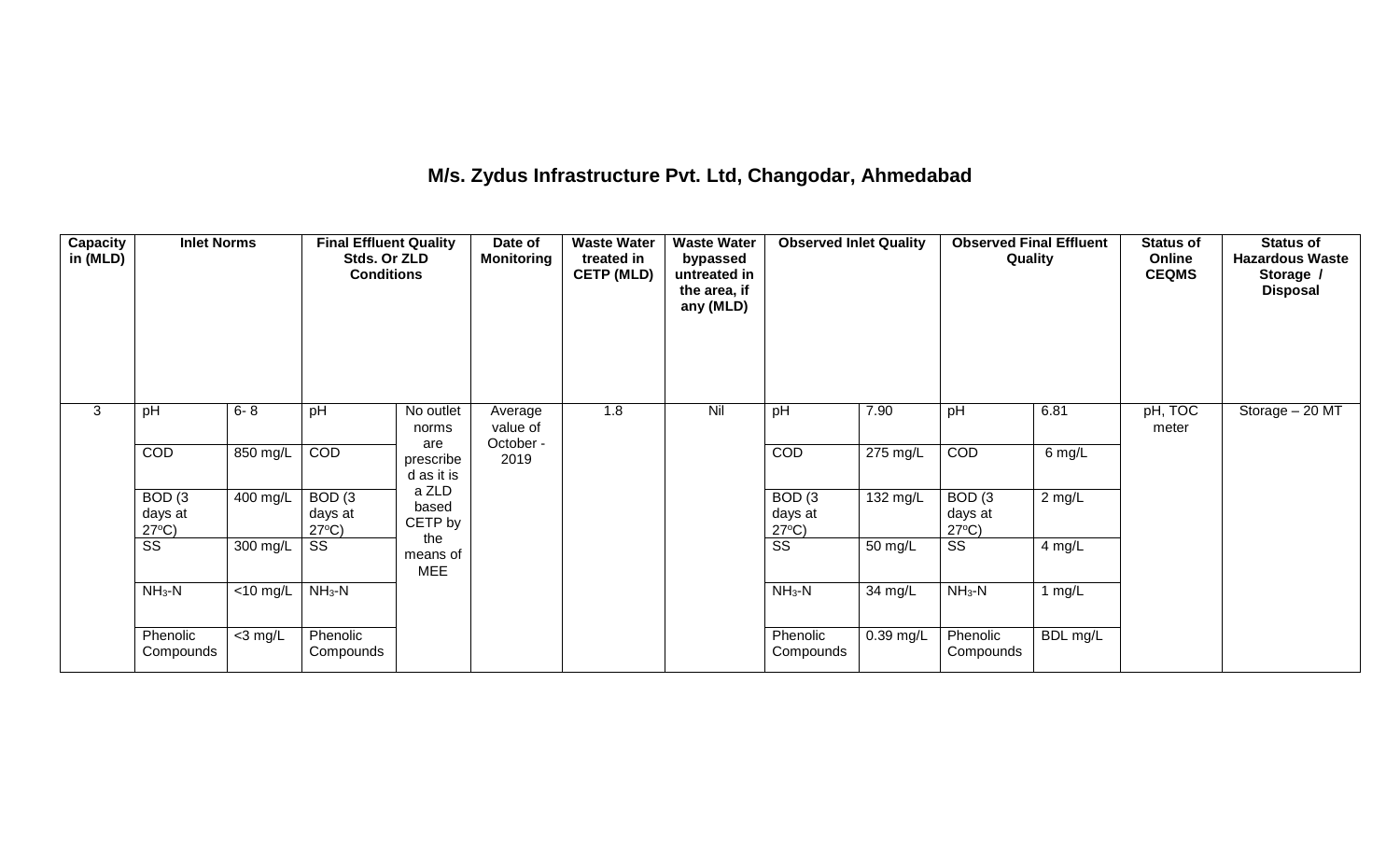## **M/s. Bavla Eco Project Ltd., Bavla, Ahmedabad**

| <b>Capacity</b><br>in (MLD) | <b>Inlet Norms</b>     |              | <b>Final Effluent Quality</b><br>Stds. Or ZLD<br><b>Conditions</b> |                              | Date of<br><b>Monitoring</b>     | <b>Waste Water</b><br>treated in<br><b>CETP (MLD)</b> | <b>Waste Water</b><br>bypassed<br>untreated in<br>the area, if<br>any (MLD) | <b>Observed Inlet Quality</b> |                          |                        | <b>Observed Final Effluent</b><br>Quality | <b>Status of</b><br>Online<br><b>CEQMS</b> | <b>Status of</b><br><b>Hazardous Waste</b><br>Storage /<br><b>Disposal</b> |
|-----------------------------|------------------------|--------------|--------------------------------------------------------------------|------------------------------|----------------------------------|-------------------------------------------------------|-----------------------------------------------------------------------------|-------------------------------|--------------------------|------------------------|-------------------------------------------|--------------------------------------------|----------------------------------------------------------------------------|
| 1.00                        | pH                     | $5.5 - 8.5$  | pH                                                                 | $6.5 - 8.5$                  | Average<br>value of<br>October - | 0.3                                                   | Nil                                                                         | pH                            | $\sim$                   | pH                     | 7.82                                      | $\overline{\phantom{a}}$                   | $\sim$                                                                     |
|                             | COD                    | 4500<br>mg/L | COD                                                                | 250 mg/L                     | 2019                             |                                                       |                                                                             | COD                           | $\sim$                   | COD                    | 294 mg/L                                  |                                            |                                                                            |
|                             | <b>BOD</b>             | 1500<br>mg/L | <b>BOD</b>                                                         | $100$ mg/L                   |                                  |                                                       |                                                                             | <b>BOD</b>                    | $\sim$                   | <b>BOD</b>             | 58 mg/L                                   |                                            |                                                                            |
|                             | $\overline{\text{SS}}$ | $300$ mg/L   | $\overline{\text{ss}}$                                             | $100$ mg/L                   |                                  |                                                       |                                                                             | $\overline{\text{SS}}$        | $\blacksquare$           | $\overline{\text{SS}}$ | 62 mg/L                                   |                                            |                                                                            |
|                             | $NH3-N$                |              | $NH3-N$                                                            | 50 mg/L                      |                                  |                                                       |                                                                             | $NH3-N$                       | $\sim$                   | $NH_3-N$               | 31 mg/L                                   |                                            |                                                                            |
|                             | Phenolic<br>Compounds  |              | Phenolic<br>Compounds                                              | <b>Not</b><br>Applicabl<br>e |                                  |                                                       |                                                                             | Phenolic<br>Compounds         | $\overline{\phantom{a}}$ | Phenolic<br>Compounds  | $\sim$                                    |                                            |                                                                            |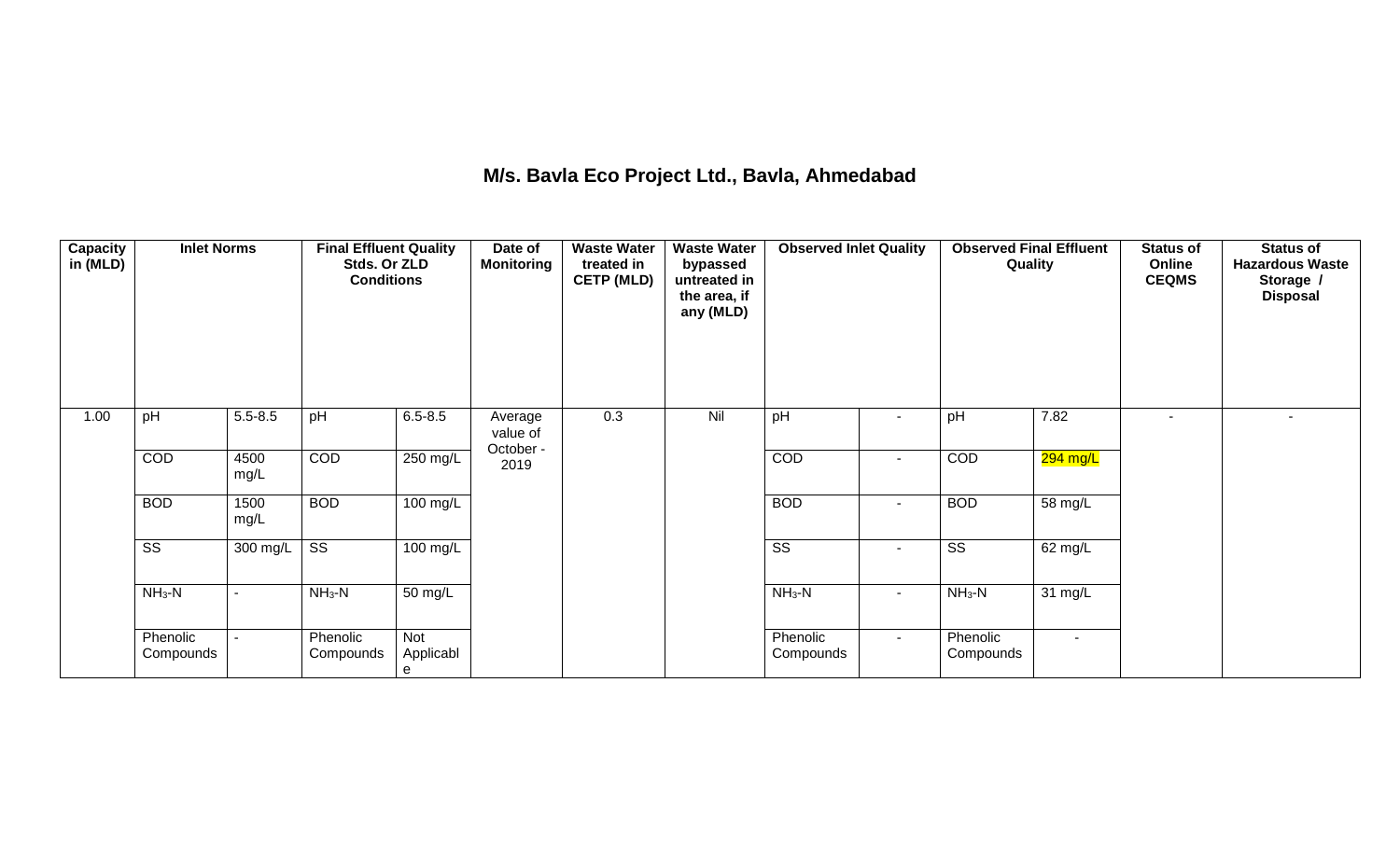## **M/s. Vinayak Jal Sudhikaran Sahakari Mandali Ltd, Bavla, Ahmedabad**

| Capacity<br>in (MLD) | <b>Inlet Norms</b>     |                | <b>Final Effluent Quality</b><br>Stds. Or ZLD<br><b>Conditions</b> |                       | Date of<br><b>Monitoring</b>     | <b>Waste Water</b><br>treated in<br><b>CETP (MLD)</b> | <b>Waste Water</b><br>bypassed<br>untreated in<br>the area, if<br>any (MLD) | <b>Observed Inlet Quality</b> |                          | <b>Observed Final Effluent</b><br>Quality |          | <b>Status of</b><br>Online<br><b>CEQMS</b> | <b>Status of</b><br><b>Hazardous Waste</b><br>Storage /<br><b>Disposal</b> |
|----------------------|------------------------|----------------|--------------------------------------------------------------------|-----------------------|----------------------------------|-------------------------------------------------------|-----------------------------------------------------------------------------|-------------------------------|--------------------------|-------------------------------------------|----------|--------------------------------------------|----------------------------------------------------------------------------|
| 1.50                 | pH                     | $5.5 - 8.5$    | pH                                                                 | $6.5 - 8.5$           | Average<br>value of<br>October - | 4                                                     | Nil                                                                         | pH                            | $\blacksquare$           | pH                                        | 7.90     |                                            | $\overline{\phantom{a}}$                                                   |
|                      | <b>COD</b>             | 4500<br>mg/L   | COD                                                                | 250 mg/L              | 2019                             |                                                       |                                                                             | COD                           | $\overline{\phantom{a}}$ | COD                                       | 102 mg/L |                                            |                                                                            |
|                      | <b>BOD</b>             | 1500<br>mg/L   | <b>BOD</b>                                                         | 100 mg/L              |                                  |                                                       |                                                                             | <b>BOD</b>                    | $\blacksquare$           | <b>BOD</b>                                | 18 mg/L  |                                            |                                                                            |
|                      | $\overline{\text{ss}}$ | 300 mg/L       | $\overline{\text{SS}}$                                             | 100 mg/L              |                                  |                                                       |                                                                             | $\overline{\text{SS}}$        | $\blacksquare$           | $\overline{\text{ss}}$                    | 22 mg/L  |                                            |                                                                            |
|                      | $NH3-N$                | $\sim$         | $NH_3-N$                                                           | 50 mg/L               |                                  |                                                       |                                                                             | $NH_3-N$                      | $\sim$                   | $NH3-N$                                   | 3 mg/L   |                                            |                                                                            |
|                      | Phenolic<br>Compounds  | $\blacksquare$ | Phenolic<br>Compounds                                              | Not<br>Applicabl<br>е |                                  |                                                       |                                                                             | Phenolic<br>Compounds         | $\sim$                   | Phenolic<br>Compounds                     | $\sim$   |                                            |                                                                            |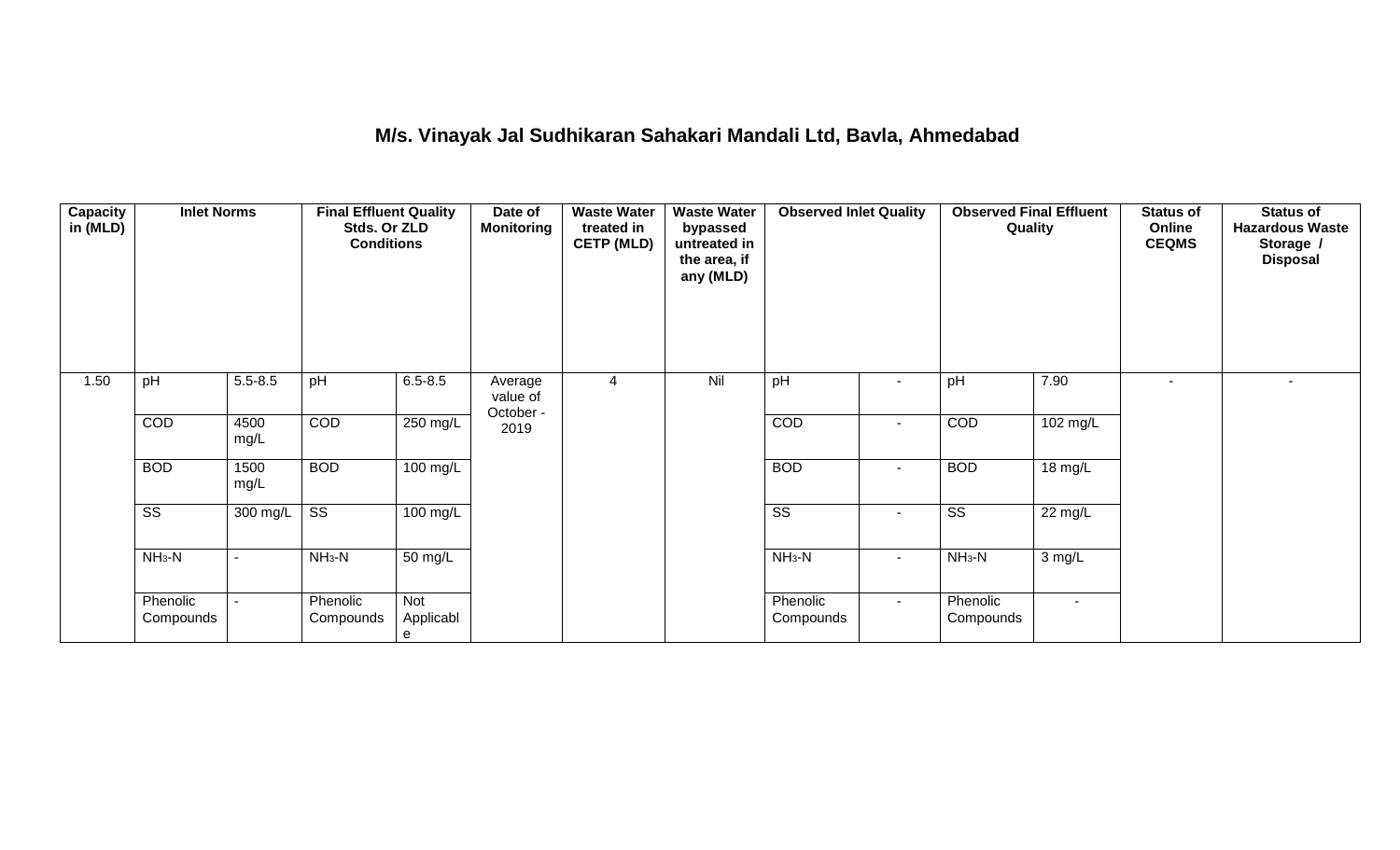# **M/s. Nandesari Industrial Association (CETP), GIDC-Nandesari, Vadodara**

| <b>Capacity</b><br>in (MLD) | <b>Inlet Norms</b>     |                       | <b>Final Effluent Quality</b><br>Stds. Or ZLD<br><b>Conditions</b> |                    | Date of<br><b>Monitoring</b>     | <b>Waste Water</b><br>treated in<br><b>CETP (MLD)</b> | <b>Waste Water</b><br>bypassed<br>untreated in<br>the area, if<br>any (MLD) | <b>Observed Inlet Quality</b> |                | <b>Observed Final Effluent</b><br>Quality |                      | <b>Status of</b><br>Online<br><b>CEQMS</b>          | <b>Status of</b><br><b>Hazardous Waste</b><br>Storage /<br><b>Disposal</b> |
|-----------------------------|------------------------|-----------------------|--------------------------------------------------------------------|--------------------|----------------------------------|-------------------------------------------------------|-----------------------------------------------------------------------------|-------------------------------|----------------|-------------------------------------------|----------------------|-----------------------------------------------------|----------------------------------------------------------------------------|
| 12                          | pH                     | 5 to 9                | pH                                                                 | 6.5 to 8.5         | Average<br>value of<br>October - | 6.4                                                   | Nil                                                                         | pH                            | $\sim$         | pH                                        | 6.72                 | pH, COD,<br>BOD, TSS,<br>NH <sub>3</sub> -N, Color, | Disposal - 264 MT                                                          |
|                             | COD                    | 1500<br>mg/L          | <b>COD</b>                                                         | 250 mg/L           | 2019                             |                                                       |                                                                             | COD                           | $\blacksquare$ | COD                                       | 165 mg/L             | TOC,<br>Temperature                                 |                                                                            |
|                             | <b>BOD</b>             | 500 mg/L              | <b>BOD</b>                                                         | $100 \text{ mg/L}$ |                                  |                                                       |                                                                             | <b>BOD</b>                    | $\sim$         | <b>BOD</b>                                | $\overline{22}$ mg/L |                                                     |                                                                            |
|                             | $\overline{\text{ss}}$ | $600 \text{ mg/L}$ SS |                                                                    | 100 mg/L           |                                  |                                                       |                                                                             | $\overline{\text{ss}}$        | $\sim$         | $\overline{\text{ss}}$                    | 58 mg/L              |                                                     |                                                                            |
|                             | $NH3-N$                | 50 mg/L               | $NH3-N$                                                            | 50 mg/L            |                                  |                                                       |                                                                             | $NH3-N$                       | $\blacksquare$ | $NH_3-N$                                  | 1 $mg/L$             |                                                     |                                                                            |
|                             | Phenolic<br>Compounds  | 5 mg/L                | Phenolic<br>Compounds                                              | 1 $mg/L$           |                                  |                                                       |                                                                             | Phenolic<br>Compounds         | $\sim$         | Phenolic<br>Compounds                     | <b>BDL</b>           |                                                     |                                                                            |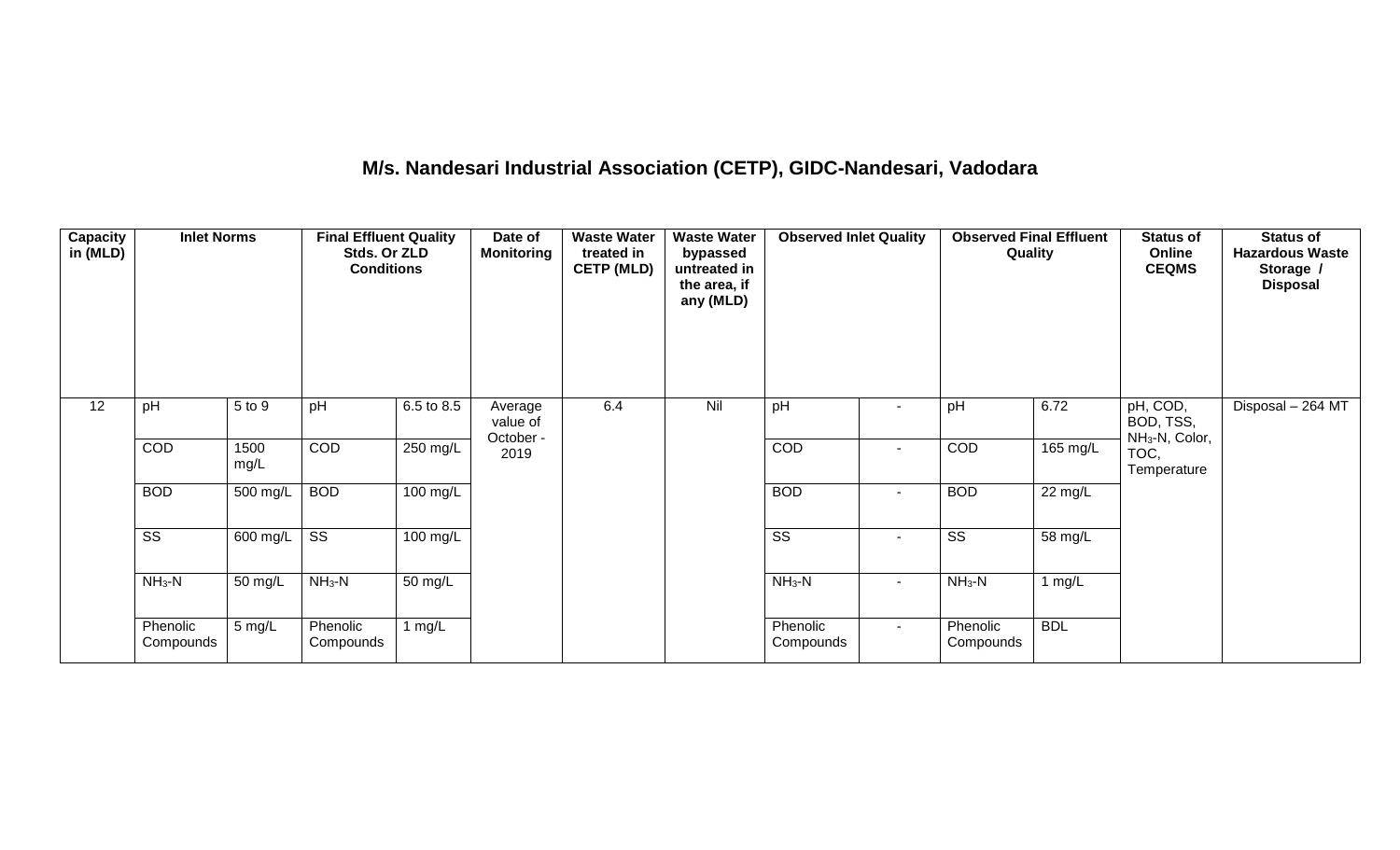## **M/s. Enviro Infrastructure Co. Ltd., Umraya (Padra), Vadodara**

| <b>Capacity</b><br>in (MLD) | <b>Inlet Norms</b>     |                       | <b>Final Effluent Quality</b><br>Stds. Or ZLD<br><b>Conditions</b> |            | Date of<br><b>Monitoring</b>     | <b>Waste Water</b><br>treated in<br><b>CETP (MLD)</b> | <b>Waste Water</b><br>bypassed<br>untreated in<br>the area, if<br>any (MLD) | <b>Observed Inlet Quality</b> |                          | <b>Observed Final Effluent</b><br>Quality |                   | <b>Status of</b><br>Online<br><b>CEQMS</b> | <b>Status of</b><br><b>Hazardous Waste</b><br>Storage /<br><b>Disposal</b> |
|-----------------------------|------------------------|-----------------------|--------------------------------------------------------------------|------------|----------------------------------|-------------------------------------------------------|-----------------------------------------------------------------------------|-------------------------------|--------------------------|-------------------------------------------|-------------------|--------------------------------------------|----------------------------------------------------------------------------|
| 4.50                        | pH                     | 5 to 9                | pH                                                                 | 6.5 to 8.5 | Average<br>value of<br>October - | 2.2                                                   | Nil                                                                         | pH                            |                          | pH                                        | 7.87              | pH, Flow<br>Meter, TOC,<br>TSS, Color,     |                                                                            |
|                             | COD                    | 2000<br>mg/L          | COD                                                                | 250 mg/L   | 2019                             |                                                       |                                                                             | COD                           | $\overline{\phantom{a}}$ | COD                                       | 233 mg/L          | $NH3-N$                                    |                                                                            |
|                             | <b>BOD</b>             | 500 mg/L              | <b>BOD</b>                                                         | $100$ mg/L |                                  |                                                       |                                                                             | <b>BOD</b>                    | $\overline{\phantom{a}}$ | <b>BOD</b>                                | $51 \text{ mg/L}$ |                                            |                                                                            |
|                             | $\overline{\text{ss}}$ | $\overline{600}$ mg/L | $\overline{\text{ss}}$                                             | $100$ mg/L |                                  |                                                       |                                                                             | $\overline{\text{ss}}$        | $\sim$                   | $\overline{\text{ss}}$                    | 42 mg/L           |                                            |                                                                            |
|                             | $NH3-N$                | 50 mg/L               | $NH3-N$                                                            | 50 mg/L    |                                  |                                                       |                                                                             | $NH3-N$                       | $\sim$                   | $NH_3-N$                                  | 3 mg/L            |                                            |                                                                            |
|                             | Phenolic<br>Compounds  | 5 mg/L                | Phenolic<br>Compounds                                              | 1 mg/ $L$  |                                  |                                                       |                                                                             | Phenolic<br>Compounds         | $\sim$                   | Phenolic<br>Compounds                     | $\sim$            |                                            |                                                                            |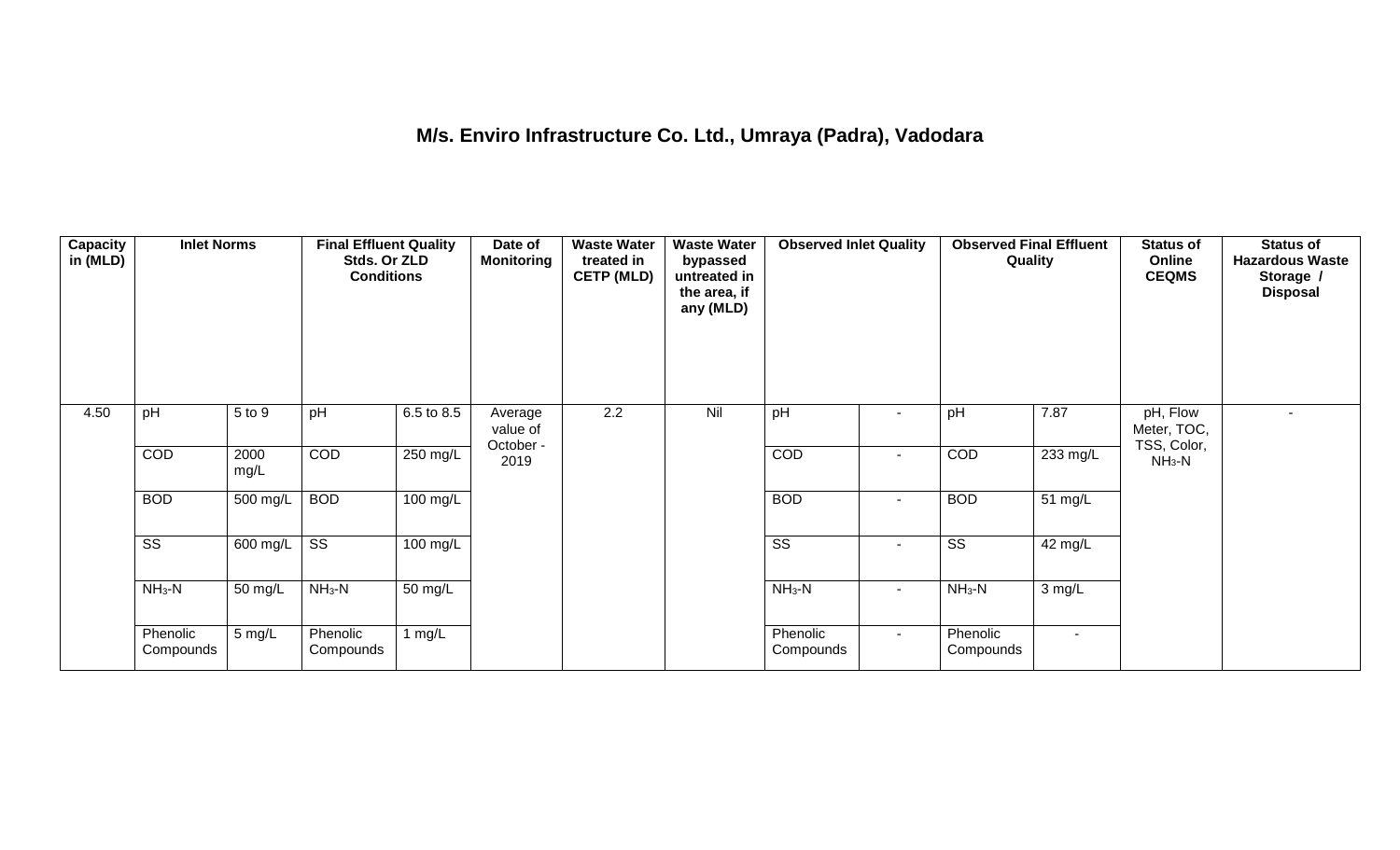### **M/s. Enviro Technology Ltd., GIDC-Ankleshwar, Bharuch**

| <b>Capacity</b><br>in (MLD) | <b>Inlet Norms</b>                              |               | <b>Final Effluent Quality</b><br>Stds. Or ZLD<br><b>Conditions</b> |              | Date of<br><b>Monitoring</b>     | <b>Waste Water</b><br>treated in<br><b>CETP (MLD)</b> | <b>Waste Water</b><br>bypassed<br>untreated in<br>the area, if<br>any (MLD) | <b>Observed Inlet Quality</b>        |               | <b>Observed Final Effluent</b><br>Quality |            | <b>Status of</b><br>Online<br><b>CEQMS</b> | <b>Status of</b><br><b>Hazardous Waste</b><br>Storage /<br><b>Disposal</b> |
|-----------------------------|-------------------------------------------------|---------------|--------------------------------------------------------------------|--------------|----------------------------------|-------------------------------------------------------|-----------------------------------------------------------------------------|--------------------------------------|---------------|-------------------------------------------|------------|--------------------------------------------|----------------------------------------------------------------------------|
| 3.5                         | pH                                              | $6.5 - 8.5$   | pH                                                                 | $6.5 - 8.5$  | Average<br>value of<br>October - | 2.31                                                  | Nil                                                                         | pH                                   | 7.19          | pH                                        | 6.41       | pH, Flow,<br>COD, BOD,<br>TSS, TOC         |                                                                            |
|                             | COD                                             | 11000<br>mg/L | <b>COD</b>                                                         | 1000<br>mg/L | 2019                             |                                                       |                                                                             | <b>COD</b>                           | 17725<br>mg/L | <b>COD</b>                                | 838 mg/L   |                                            |                                                                            |
|                             | BOD <sub>(3</sub><br>days at<br>$27^{\circ}C$ ) | 3600<br>mg/L  | BOD(3)<br>days at<br>$27^{\circ}C$ )                               | $200$ mg/L   |                                  |                                                       |                                                                             | BOD(3)<br>days at<br>$27^{\circ}C$ ) | 5115 mg/L     | BOD(3)<br>days at<br>$27^{\circ}C$ )      | 29 mg/L    |                                            |                                                                            |
|                             | $\overline{\text{ss}}$                          |               | $\overline{\text{SS}}$                                             | 150 mg/L     |                                  |                                                       |                                                                             | $\overline{\text{ss}}$               | 31950<br>mg/L | $\overline{\text{SS}}$                    | 64 mg/L    |                                            |                                                                            |
|                             | $NH3-N$                                         | 100 mg/L      | $NH_3-N$                                                           | 50 mg/L      |                                  |                                                       |                                                                             | $NH_3-N$                             | 61 mg/L       | $NH_3-N$                                  | 34 mg/L    |                                            |                                                                            |
|                             | Phenolic<br>Compounds                           | 1 $mg/L$      | Phenolic<br>Compounds                                              | 5 mg/L       |                                  |                                                       |                                                                             | Phenolic<br>Compounds                | 21.28<br>mg/L | Phenolic<br>Compounds                     | $0.4$ mg/L |                                            |                                                                            |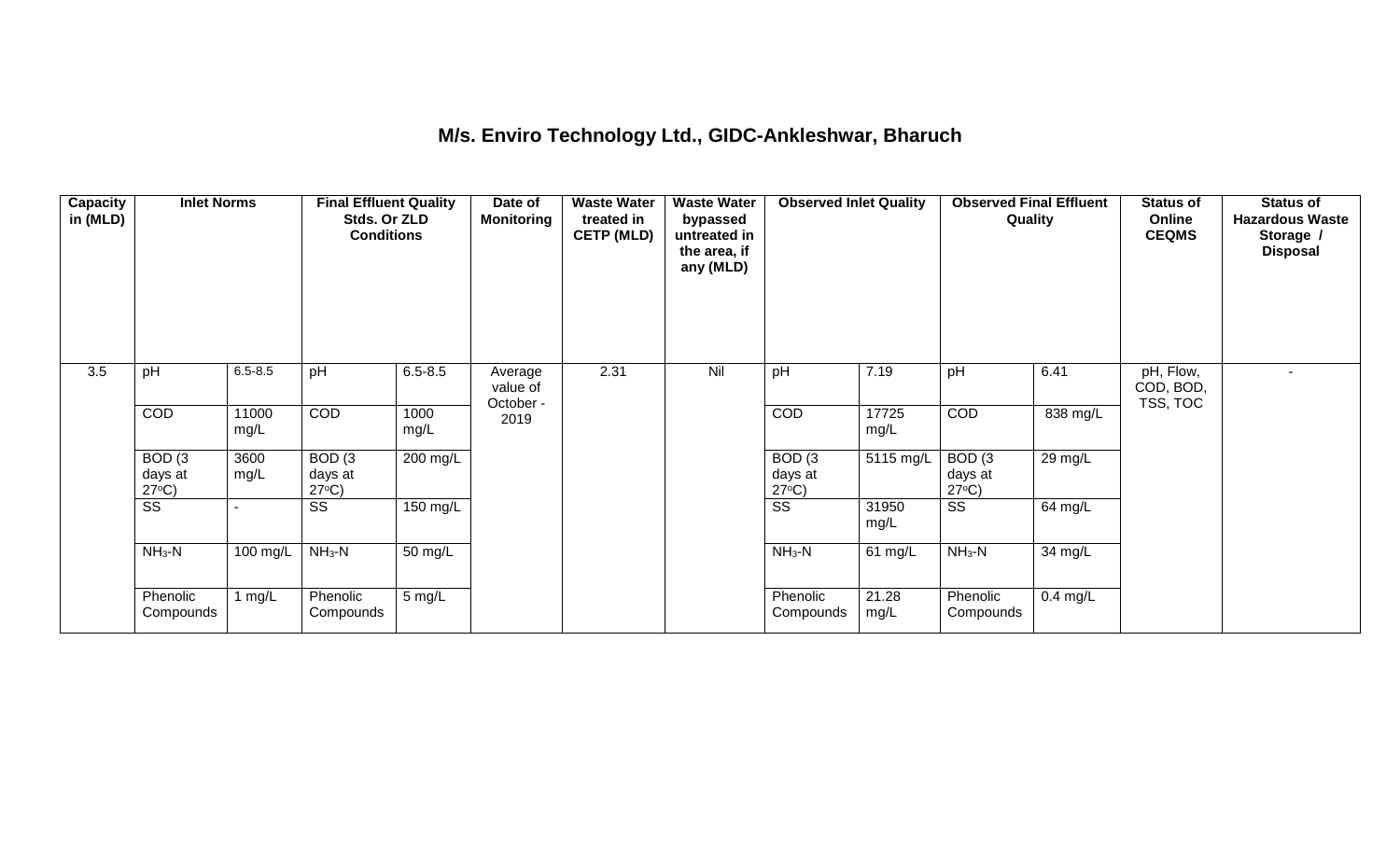### **M/s. Narmada Clean Tech Ltd., (Bharuch Eco-Aqua Infrastructure Ltd.,) (BEAIL), Ankleshwar**

| Capacity<br>in (MLD) | <b>Inlet Norms</b>     |              | <b>Final Effluent Quality</b><br>Stds. Or ZLD<br><b>Conditions</b> |                  | Date of<br><b>Monitoring</b>     | <b>Waste Water</b><br>treated in<br><b>CETP (MLD)</b> | <b>Waste Water</b><br>bypassed<br>untreated in<br>the area, if<br>any (MLD) | <b>Observed Inlet Quality</b> |                     | <b>Observed Final Effluent</b><br>Quality |                   | <b>Status of</b><br>Online<br><b>CEQMS</b> | <b>Status of</b><br><b>Hazardous Waste</b><br>Storage /<br><b>Disposal</b> |
|----------------------|------------------------|--------------|--------------------------------------------------------------------|------------------|----------------------------------|-------------------------------------------------------|-----------------------------------------------------------------------------|-------------------------------|---------------------|-------------------------------------------|-------------------|--------------------------------------------|----------------------------------------------------------------------------|
| 40                   | pH                     | $6.5 - 8.5$  | pH                                                                 | $6-9$            | Average<br>value of<br>October - | 31.92                                                 | Nil                                                                         | pH                            | 7.75                | pH                                        | 6.70              | pH, Flow<br>Meter, TOC,<br><b>TSS</b>      | Storage - 2200 MT                                                          |
|                      | COD                    | 1000<br>mg/L | COD                                                                | 500 mg/L         | 2019                             |                                                       |                                                                             | COD                           | $1725 \text{ mg/L}$ | COD                                       | 522 mg/L          |                                            |                                                                            |
|                      | <b>BOD</b>             | 200 mg/L     | <b>BOD</b>                                                         | 100 mg/L         |                                  |                                                       |                                                                             | <b>BOD</b>                    |                     | <b>BOD</b>                                | $21 \text{ mg/L}$ |                                            |                                                                            |
|                      | $\overline{\text{ss}}$ | 150 mg/L     | $\overline{\text{ss}}$                                             | $100$ mg/L       |                                  |                                                       |                                                                             | $\overline{\text{ss}}$        | 222 mg/L            | $\overline{\text{ss}}$                    | 60 mg/L           |                                            |                                                                            |
|                      | $NH3-N$                | 50 mg/L      | $NH_3-N$                                                           | 50 mg/L          |                                  |                                                       |                                                                             | $NH3-N$                       | 91 mg/L             | $NH3-N$                                   | 73 mg/L           |                                            |                                                                            |
|                      | Phenolic<br>Compounds  | 5 mg/L       | Phenolic<br>Compounds                                              | $5 \text{ mg/L}$ |                                  |                                                       |                                                                             | Phenolic<br>Compounds         | 3.11 mg/L           | Phenolic<br>Compounds                     | $0.21$ mg/L       |                                            |                                                                            |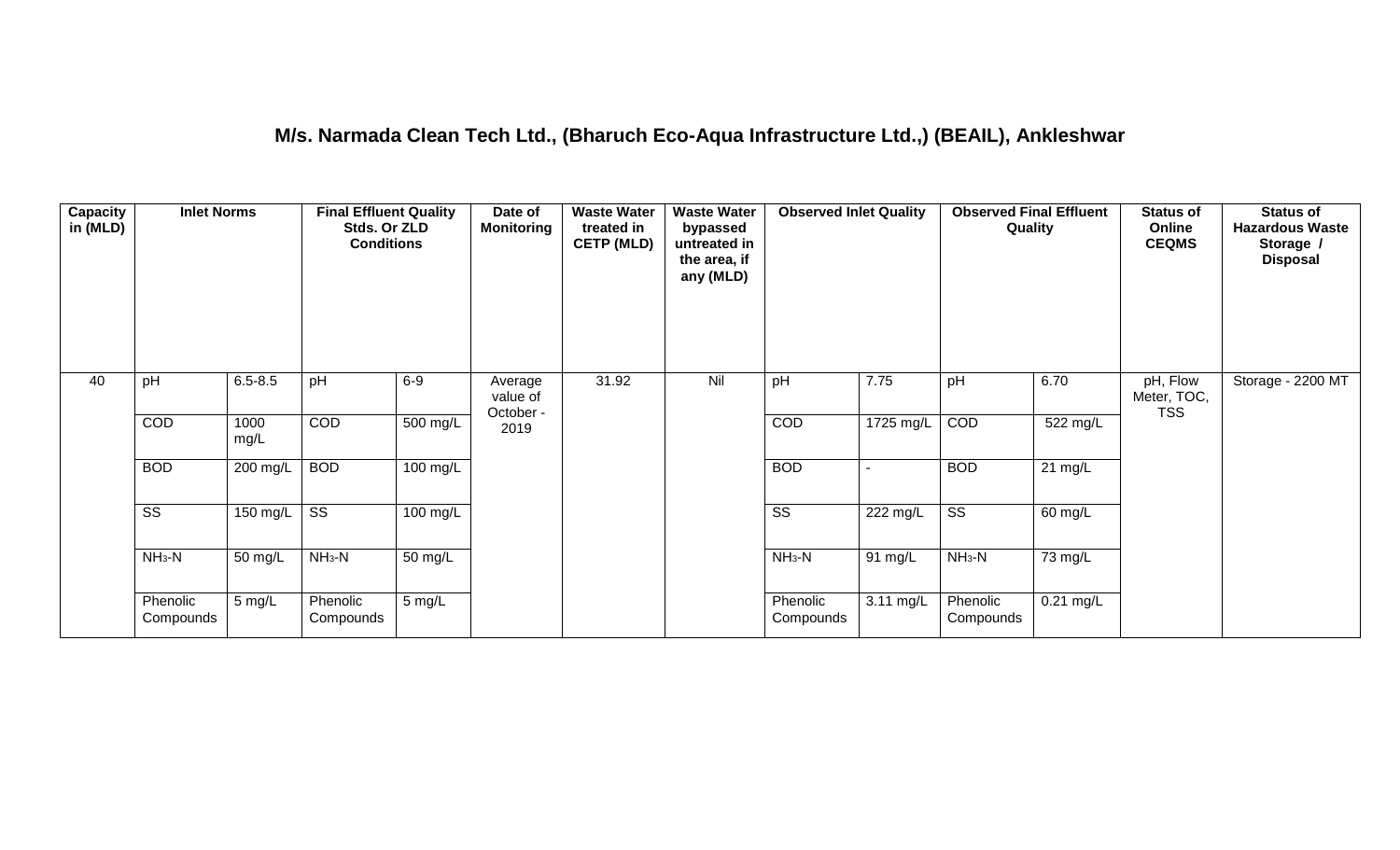## **M/s. Panoli Enviro Technology Ltd., GIDC-Panoil, Bharuch**

| Capacity<br>in (MLD) | <b>Inlet Norms</b>     |               | <b>Final Effluent Quality</b><br>Stds. Or ZLD<br><b>Conditions</b> |              | Date of<br><b>Monitoring</b>     | <b>Waste Water</b><br>treated in<br><b>CETP (MLD)</b> | <b>Waste Water</b><br>bypassed<br>untreated in<br>the area, if<br>any (MLD) | <b>Observed Inlet Quality</b> |               | <b>Observed Final Effluent</b><br>Quality |             | <b>Status of</b><br>Online<br><b>CEQMS</b> | <b>Status of</b><br><b>Hazardous Waste</b><br>Storage /<br><b>Disposal</b> |
|----------------------|------------------------|---------------|--------------------------------------------------------------------|--------------|----------------------------------|-------------------------------------------------------|-----------------------------------------------------------------------------|-------------------------------|---------------|-------------------------------------------|-------------|--------------------------------------------|----------------------------------------------------------------------------|
| 1.02                 | pH                     | $6.5 - 8.5$   | pH                                                                 | $6.5 - 8.5$  | Average<br>value of<br>October - | 0.45                                                  | Nil                                                                         | pH                            | 6.88          | pH                                        | 7.34        | pH, Flow<br>Meter, TOC                     | Storage - 200 MT                                                           |
|                      | COD                    | 10000<br>mg/L | COD                                                                | 1000<br>mg/L | 2019                             |                                                       |                                                                             | <b>COD</b>                    | 3487<br>mg/L  | COD                                       | 861 mg/L    |                                            |                                                                            |
|                      | <b>BOD</b>             | 3000<br>mg/L  | <b>BOD</b>                                                         | 200 mg/L     |                                  |                                                       |                                                                             | <b>BOD</b>                    | 1014 mg/L     | <b>BOD</b>                                | 191 mg/L    |                                            |                                                                            |
|                      | $\overline{\text{ss}}$ |               | $\overline{\text{ss}}$                                             | 150 mg/L     |                                  |                                                       |                                                                             | $\overline{\text{SS}}$        | 254 mg/L      | $\overline{\text{ss}}$                    | 50 mg/L     |                                            |                                                                            |
|                      | $NH3-N$                | 50 mg/L       | $NH3-N$                                                            | 50 mg/L      |                                  |                                                       |                                                                             | $NH3-N$                       | 48.44<br>mg/L | $NH3-N$                                   | 40 mg/L     |                                            |                                                                            |
|                      | Phenolic<br>Compounds  | 1 $mg/L$      | Phenolic<br>Compounds                                              | 1 $mg/L$     |                                  |                                                       |                                                                             | Phenolic<br>Compounds         | 13.11<br>mg/L | Phenolic<br>Compounds                     | $0.47$ mg/L |                                            |                                                                            |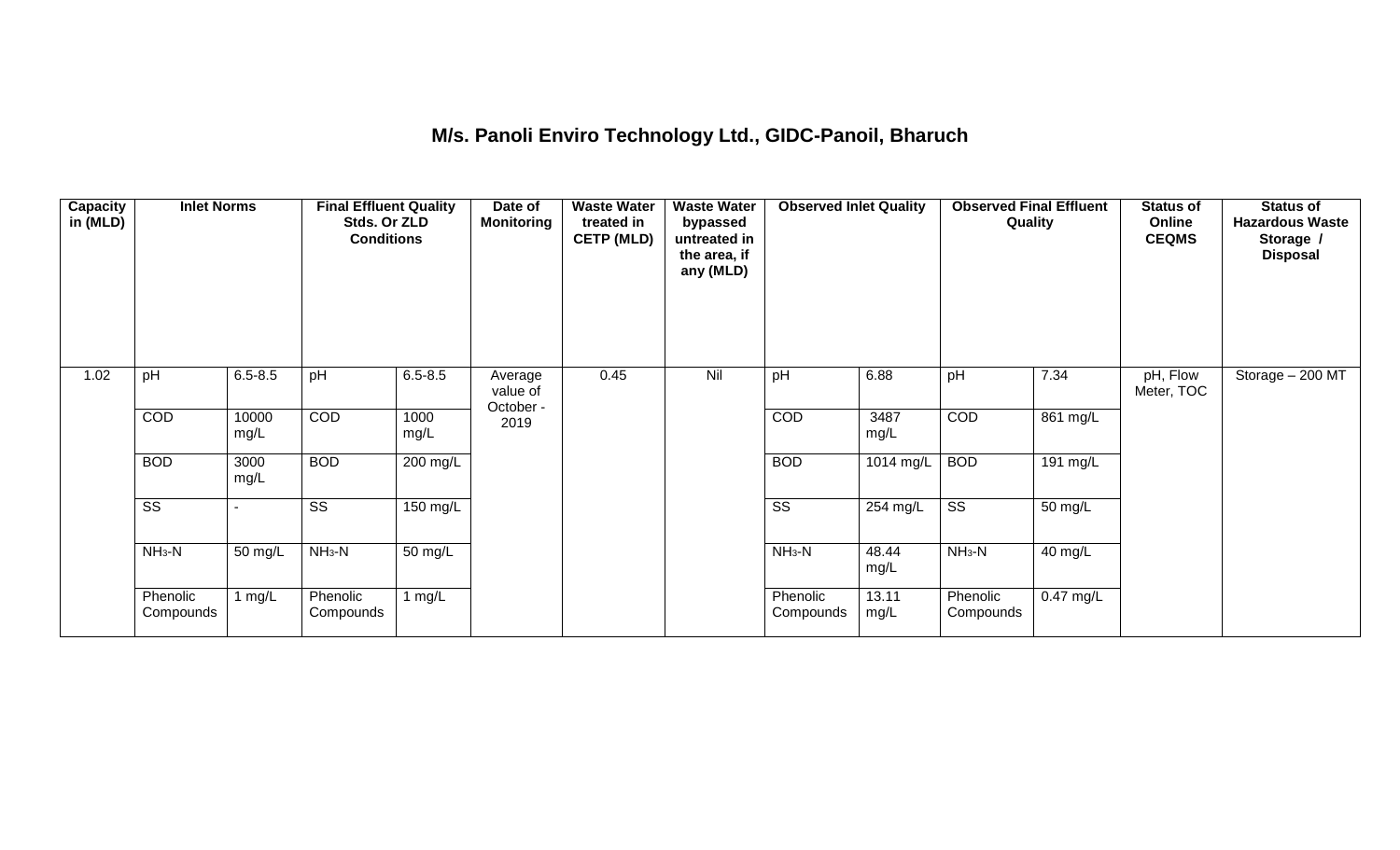### **M/s. Globe Enviro Care Ltd. [chemical units], GIDC-Sachin, Surat**

| Capacity<br>in (MLD) | <b>Inlet Norms</b>     |                       | <b>Final Effluent Quality</b><br>Stds. Or ZLD<br><b>Conditions</b> |                   | Date of<br><b>Monitoring</b>     | <b>Waste Water</b><br>treated in<br><b>CETP (MLD)</b> | <b>Waste Water</b><br>bypassed<br>untreated in<br>the area, if<br>any (MLD) | <b>Observed Inlet Quality</b> |                       | <b>Observed Final Effluent</b><br>Quality |                   | <b>Status of</b><br>Online<br><b>CEQMS</b> | <b>Status of</b><br><b>Hazardous Waste</b><br>Storage /<br><b>Disposal</b> |
|----------------------|------------------------|-----------------------|--------------------------------------------------------------------|-------------------|----------------------------------|-------------------------------------------------------|-----------------------------------------------------------------------------|-------------------------------|-----------------------|-------------------------------------------|-------------------|--------------------------------------------|----------------------------------------------------------------------------|
|                      | pH                     | 6.5 to 8.5            | pH                                                                 | 6.5 to 8.5        | Average<br>value of<br>October - | 0.236                                                 | Nil                                                                         | pH                            | 7.42                  | pH                                        | 7.67              | pH, TOC,<br>TSS, Flow<br>meter             | Storage - 650 MT                                                           |
|                      | COD                    | 3000<br>mg/L          | COD                                                                | 250 mg/L          | 2019                             |                                                       |                                                                             | COD                           | 1855 mg/L             | COD                                       | 177 mg/L          |                                            |                                                                            |
|                      | <b>BOD</b>             | 1200<br>mg/L          | <b>BOD</b>                                                         | $30 \text{ mg/L}$ |                                  |                                                       |                                                                             | <b>BOD</b>                    | $\overline{432}$ mg/L | <b>BOD</b>                                | $20 \text{ mg/L}$ |                                            |                                                                            |
|                      | $\overline{\text{ss}}$ | $\overline{300}$ mg/L | $\overline{\text{ss}}$                                             | $100$ mg/L        |                                  |                                                       |                                                                             | $\overline{\text{ss}}$        | 204 mg/L              | $\overline{\text{ss}}$                    | 68 mg/L           |                                            |                                                                            |
|                      | $NH3-N$                | 50 mg/L               | $NH3-N$                                                            | 50 mg/L           |                                  |                                                       |                                                                             | $NH3-N$                       | 62 mg/L               | $NH3-N$                                   | 42 mg/L           |                                            |                                                                            |
|                      | Phenolic<br>Compounds  | 1 mg/L                | Phenolic<br>Compounds                                              | 1 mg/L            |                                  |                                                       |                                                                             | Phenolic<br>Compounds         | $0.56$ mg/L           | Phenolic<br>Compounds                     | $0.55$ mg/L       |                                            |                                                                            |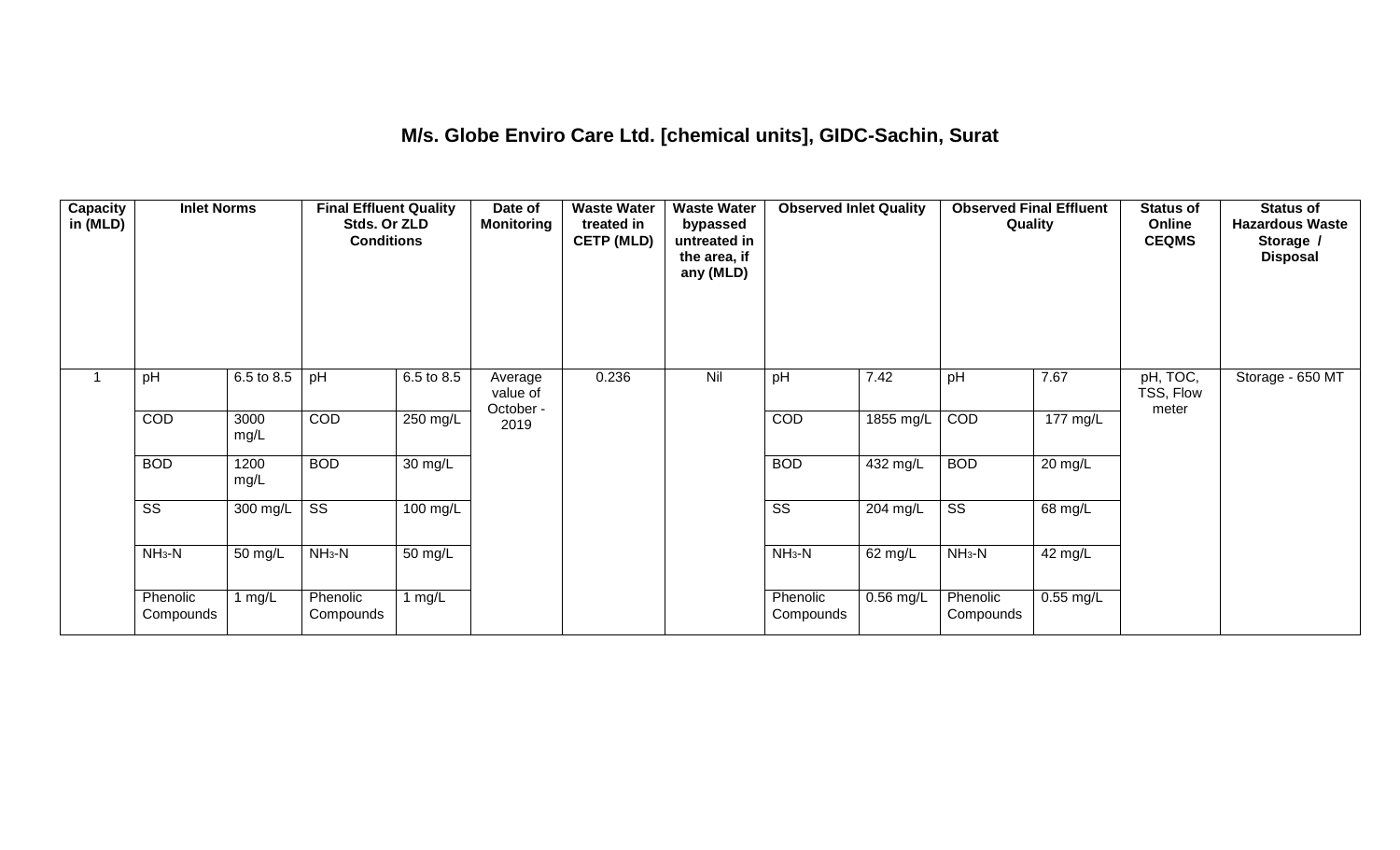### **M/s. Sachin Infra Environment Ltd., GIDC-Sachin, Surat**

| <b>Capacity</b><br>in (MLD) | <b>Inlet Norms</b>     |                  | <b>Final Effluent Quality</b><br>Stds. Or ZLD<br><b>Conditions</b> |                      | Date of<br><b>Monitoring</b>     | <b>Waste Water</b><br>treated in<br><b>CETP (MLD)</b> | <b>Waste Water</b><br>bypassed<br>untreated in<br>the area, if<br>any (MLD) | <b>Observed Inlet Quality</b> |                     | <b>Observed Final Effluent</b><br>Quality |           | <b>Status of</b><br>Online<br><b>CEQMS</b> | <b>Status of</b><br><b>Hazardous Waste</b><br>Storage /<br><b>Disposal</b> |
|-----------------------------|------------------------|------------------|--------------------------------------------------------------------|----------------------|----------------------------------|-------------------------------------------------------|-----------------------------------------------------------------------------|-------------------------------|---------------------|-------------------------------------------|-----------|--------------------------------------------|----------------------------------------------------------------------------|
| 50                          | pH                     | Not<br>Furnished | pH                                                                 | $6.5 - 8.5$          | Average<br>value of<br>October - | 32.83                                                 | Nil                                                                         | pH                            | 6.85                | pH                                        | 7.88      | pH, Flow<br>Meter, TOC                     | Storage - 2600 MT                                                          |
|                             | COD                    | 1000<br>mg/L     | <b>COD</b>                                                         | 250 mg/L             | 2019                             |                                                       |                                                                             | COD                           | $1195 \text{ mg/L}$ | COD                                       | 229 mg/L  |                                            |                                                                            |
|                             | <b>BOD</b>             | 400 mg/L         | <b>BOD</b>                                                         | $\overline{30}$ mg/L |                                  |                                                       |                                                                             | <b>BOD</b>                    | 259 mg/L            | <b>BOD</b>                                | 24 mg/L   |                                            |                                                                            |
|                             | $\overline{\text{ss}}$ | 300 mg/L         | $\overline{\text{SS}}$                                             | $100 \text{ mg/L}$   |                                  |                                                       |                                                                             | $\overline{\text{SS}}$        | 230 mg/L            | $\overline{\text{ss}}$                    | 82 mg/L   |                                            |                                                                            |
|                             | $NH3-N$                | 50 mg/L          | $NH3-N$                                                            | $\overline{50}$ mg/L |                                  |                                                       |                                                                             | $NH3-N$                       | 14 mg/L             | $NH3-N$                                   | 9 mg/L    |                                            |                                                                            |
|                             | Phenolic<br>Compounds  | 1 $mg/L$         | Phenolic<br>Compounds                                              | 01 mg/L              |                                  |                                                       |                                                                             | Phenolic<br>Compounds         | $0.66$ mg/L         | Phenolic<br>Compounds                     | 0.58 mg/L |                                            |                                                                            |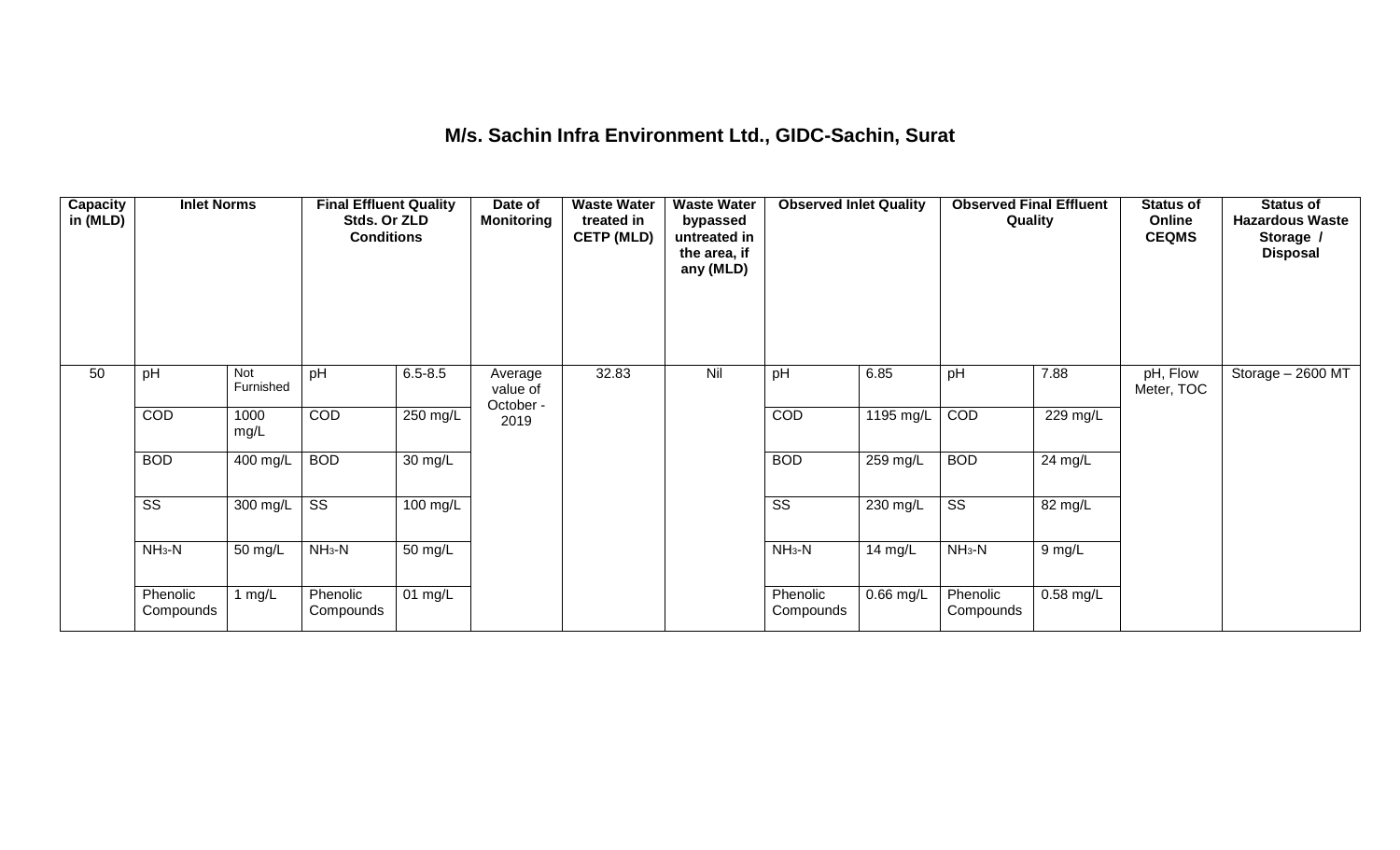## **M/s. Palsana Enviro Protection Ltd., (PEPL), Kadodara, Surat**

| Capacity<br>in (MLD) | <b>Inlet Norms</b>     |              | <b>Final Effluent Quality</b><br>Stds. Or ZLD<br><b>Conditions</b> |            | Date of<br><b>Monitoring</b>     | <b>Waste Water</b><br>treated in<br><b>CETP (MLD)</b> | <b>Waste Water</b><br>bypassed<br>untreated in<br>the area, if<br>any (MLD) | <b>Observed Inlet Quality</b> |           | <b>Observed Final Effluent</b><br>Quality |                   | <b>Status of</b><br>Online<br><b>CEQMS</b> | <b>Status of</b><br><b>Hazardous Waste</b><br>Storage /<br><b>Disposal</b> |
|----------------------|------------------------|--------------|--------------------------------------------------------------------|------------|----------------------------------|-------------------------------------------------------|-----------------------------------------------------------------------------|-------------------------------|-----------|-------------------------------------------|-------------------|--------------------------------------------|----------------------------------------------------------------------------|
| 150                  | pH                     | 6.5 to 8.5   | pH                                                                 | 6.5 to 8.5 | Average<br>value of<br>October - | $\overline{98}$                                       | Nil                                                                         | pH                            | 7.32      | pH                                        | 7.94              | pH, Flow<br>Meter, COD,<br>BOD, TSS        | Storage $-600 \overline{MT}$                                               |
|                      | COD                    | 1000<br>mg/L | COD                                                                | 250 mg/L   | 2019                             |                                                       |                                                                             | COD                           | 926 mg/L  | COD                                       | 219 mg/L          |                                            |                                                                            |
|                      | <b>BOD</b>             | 400 mg/L     | <b>BOD</b>                                                         | 30 mg/L    |                                  |                                                       |                                                                             | <b>BOD</b>                    | 211 mg/L  | <b>BOD</b>                                | $27 \text{ mg/L}$ |                                            |                                                                            |
|                      | $\overline{\text{ss}}$ | 300 mg/L     | $\overline{\text{ss}}$                                             | 100 mg/L   |                                  |                                                       |                                                                             | $\overline{\text{ss}}$        | 238 mg/L  | $\overline{\text{SS}}$                    | 68 mg/L           |                                            |                                                                            |
|                      | $NH_3-N$               | 50 mg/L      | $NH_3-N$                                                           | 50 mg/L    |                                  |                                                       |                                                                             | $NH_3-N$                      | 11.2 mg/L | $NH3-N$                                   | 7.3 mg/L          |                                            |                                                                            |
|                      | Phenolic<br>Compounds  | 1 $mg/L$     | Phenolic<br>Compounds                                              | 1 $mg/L$   |                                  |                                                       |                                                                             | Phenolic<br>Compounds         | 1.25 mg/L | Phenolic<br>Compounds                     | $0.47$ mg/L       |                                            |                                                                            |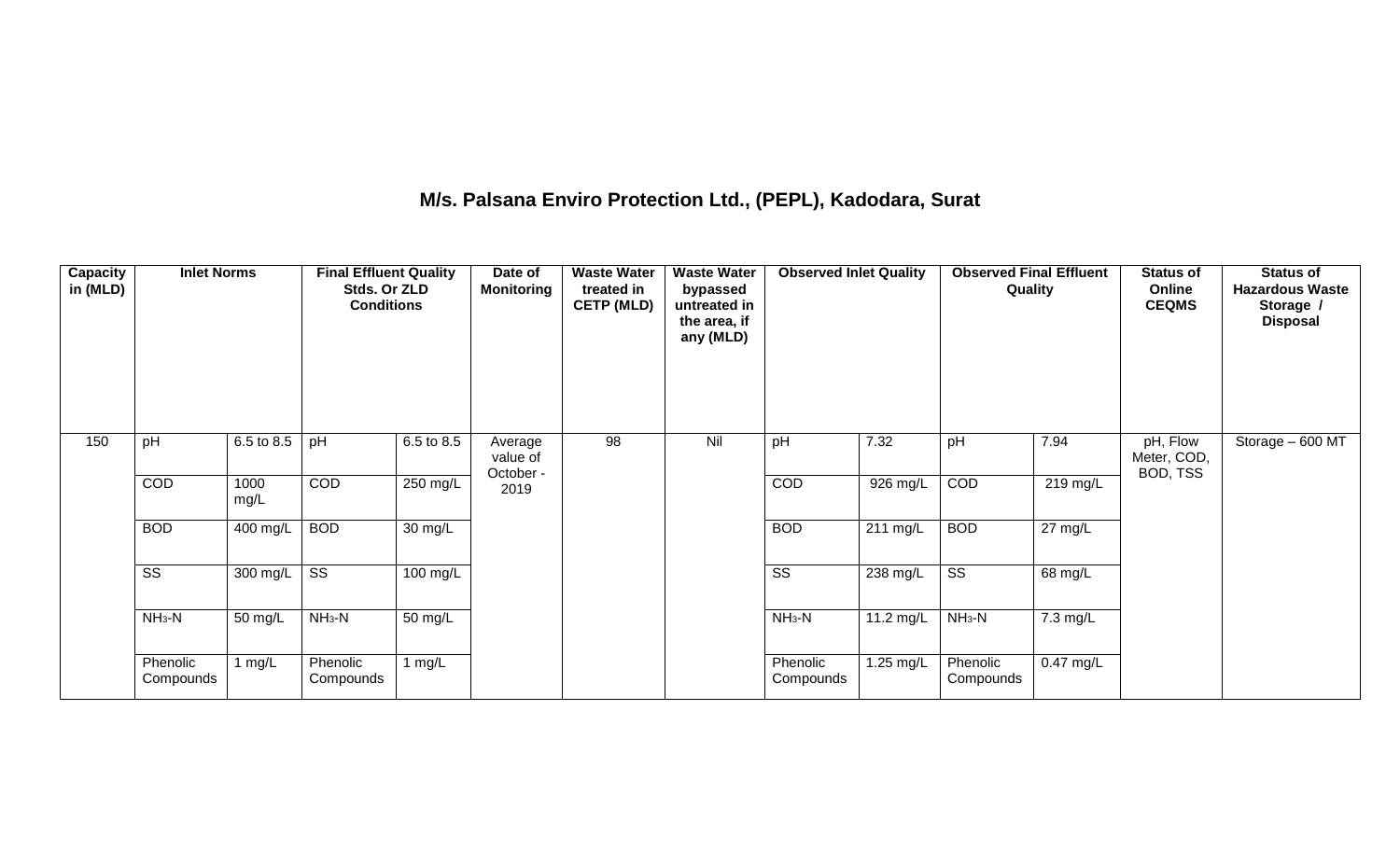### **M/s. Pandesara Infrastructure Ltd., GIDC- Pandesara, Surat**

| Capacity<br>in (MLD) | <b>Inlet Norms</b>     |              | <b>Final Effluent Quality</b><br>Stds. Or ZLD<br><b>Conditions</b> |                      | Date of<br><b>Monitoring</b>     | <b>Waste Water</b><br>treated in<br><b>CETP (MLD)</b> | <b>Waste Water</b><br>bypassed<br>untreated in<br>the area, if<br>any (MLD) | <b>Observed Inlet Quality</b> |                       | <b>Observed Final Effluent</b><br>Quality |                    | <b>Status of</b><br>Online<br><b>CEQMS</b> | <b>Status of</b><br><b>Hazardous Waste</b><br>Storage /<br><b>Disposal</b> |
|----------------------|------------------------|--------------|--------------------------------------------------------------------|----------------------|----------------------------------|-------------------------------------------------------|-----------------------------------------------------------------------------|-------------------------------|-----------------------|-------------------------------------------|--------------------|--------------------------------------------|----------------------------------------------------------------------------|
| 100                  | pH                     | $6.5 - 8.5$  | pH                                                                 | $6.5 - 8.5$          | Average<br>value of<br>October - | 81.5                                                  | Nil                                                                         | pH                            | 7.13                  | pH                                        | 7.26               | pH, Flow<br>Meter, TOC,<br>COD             | Storage - 6200 MT                                                          |
|                      | COD                    | 1000<br>mg/L | COD                                                                | $250 \text{ mg/L}$   | 2019                             |                                                       |                                                                             | <b>COD</b>                    | 956 mg/L              | COD                                       | $207 \text{ mg/L}$ |                                            |                                                                            |
|                      | <b>BOD</b>             | 400 mg/L     | <b>BOD</b>                                                         | $\overline{30}$ mg/L |                                  |                                                       |                                                                             | <b>BOD</b>                    | $\overline{228}$ mg/L | <b>BOD</b>                                | 22 mg/L            |                                            |                                                                            |
|                      | $\overline{\text{ss}}$ | 300 mg/L     | $\overline{\text{SS}}$                                             | 100 mg/L             |                                  |                                                       |                                                                             | $\overline{\text{ss}}$        | 256 mg/L              | $\overline{\text{ss}}$                    | 80 mg/L            |                                            |                                                                            |
|                      | $NH3-N$                | 50 mg/L      | $NH3-N$                                                            | 50 mg/L              |                                  |                                                       |                                                                             | $NH3-N$                       | 22 mg/L               | $NH3-N$                                   | 16 mg/L            |                                            |                                                                            |
|                      | Phenolic<br>Compounds  | 01 mg/L      | Phenolic<br>Compounds                                              | 01 mg/L              |                                  |                                                       |                                                                             | Phenolic<br>Compounds         | 1.21 mg/L             | Phenolic<br>Compounds                     | $0.51$ mg/L        |                                            |                                                                            |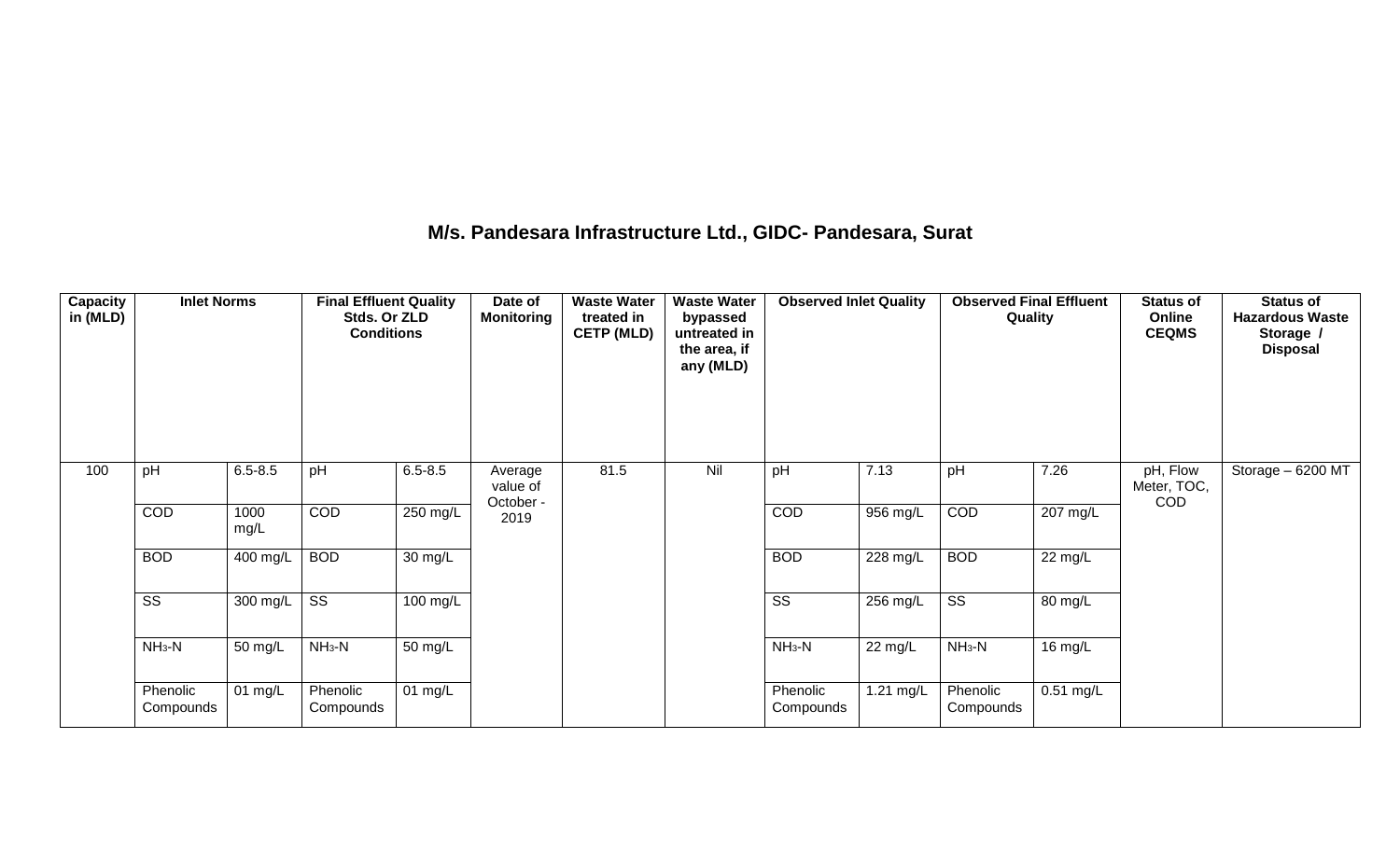## **M/s. CETP of Kejriwal Integrated Textile Park Ltd – KITPL**

| Capacity<br>in (MLD) | <b>Inlet Norms</b>     |                | <b>Final Effluent Quality</b><br>Stds. Or ZLD<br><b>Conditions</b> |                          | Date of<br>Monitoring            | <b>Waste Water</b><br>treated in<br><b>CETP (MLD)</b> | <b>Waste Water</b><br>bypassed<br>untreated in<br>the area, if<br>any (MLD) | <b>Observed Inlet Quality</b> |                | <b>Observed Final Effluent</b><br>Quality |                   | <b>Status of</b><br>Online<br><b>CEQMS</b> | <b>Status of</b><br><b>Hazardous Waste</b><br>Storage /<br><b>Disposal</b> |
|----------------------|------------------------|----------------|--------------------------------------------------------------------|--------------------------|----------------------------------|-------------------------------------------------------|-----------------------------------------------------------------------------|-------------------------------|----------------|-------------------------------------------|-------------------|--------------------------------------------|----------------------------------------------------------------------------|
| 0.84                 | pH                     | $6.5 - 8.5$    | pH                                                                 | $6.5 - 8.5$              | Average<br>value of<br>October - | 0.5                                                   | Nil                                                                         | pH                            |                | pH                                        | 7.12              | ۰.                                         | Storage - 7 MT                                                             |
|                      | COD                    | $500$<br>mg/L  | COD                                                                | $\overline{\leq}20$ mg/L | 2019                             |                                                       |                                                                             | COD                           | $\sim$         | COD                                       | 91 mg/L           |                                            |                                                                            |
|                      | <b>BOD</b>             | <200<br>mg/L   | <b>BOD</b>                                                         | $<$ 5 mg/L               |                                  |                                                       |                                                                             | <b>BOD</b>                    | $\sim$         | <b>BOD</b>                                | $12 \text{ mg/L}$ |                                            |                                                                            |
|                      | $\overline{\text{ss}}$ | $<150$<br>mg/L | $\overline{\text{ss}}$                                             | $<$ 5 mg/L               |                                  |                                                       |                                                                             | $\overline{\text{ss}}$        | $\sim$         | $\overline{\text{ss}}$                    | 80 mg/L           |                                            |                                                                            |
|                      | $NH3-N$                | ۰              | $NH3-N$                                                            |                          |                                  |                                                       |                                                                             | $NH3-N$                       | $\blacksquare$ | $NH3-N$                                   | 3 mg/L            |                                            |                                                                            |
|                      | Phenolic<br>Compounds  |                | Phenolic<br>Compounds                                              |                          |                                  |                                                       |                                                                             | Phenolic<br>Compounds         | $\sim$ .       | Phenolic<br>Compounds                     | $0.38$ mg/L       |                                            |                                                                            |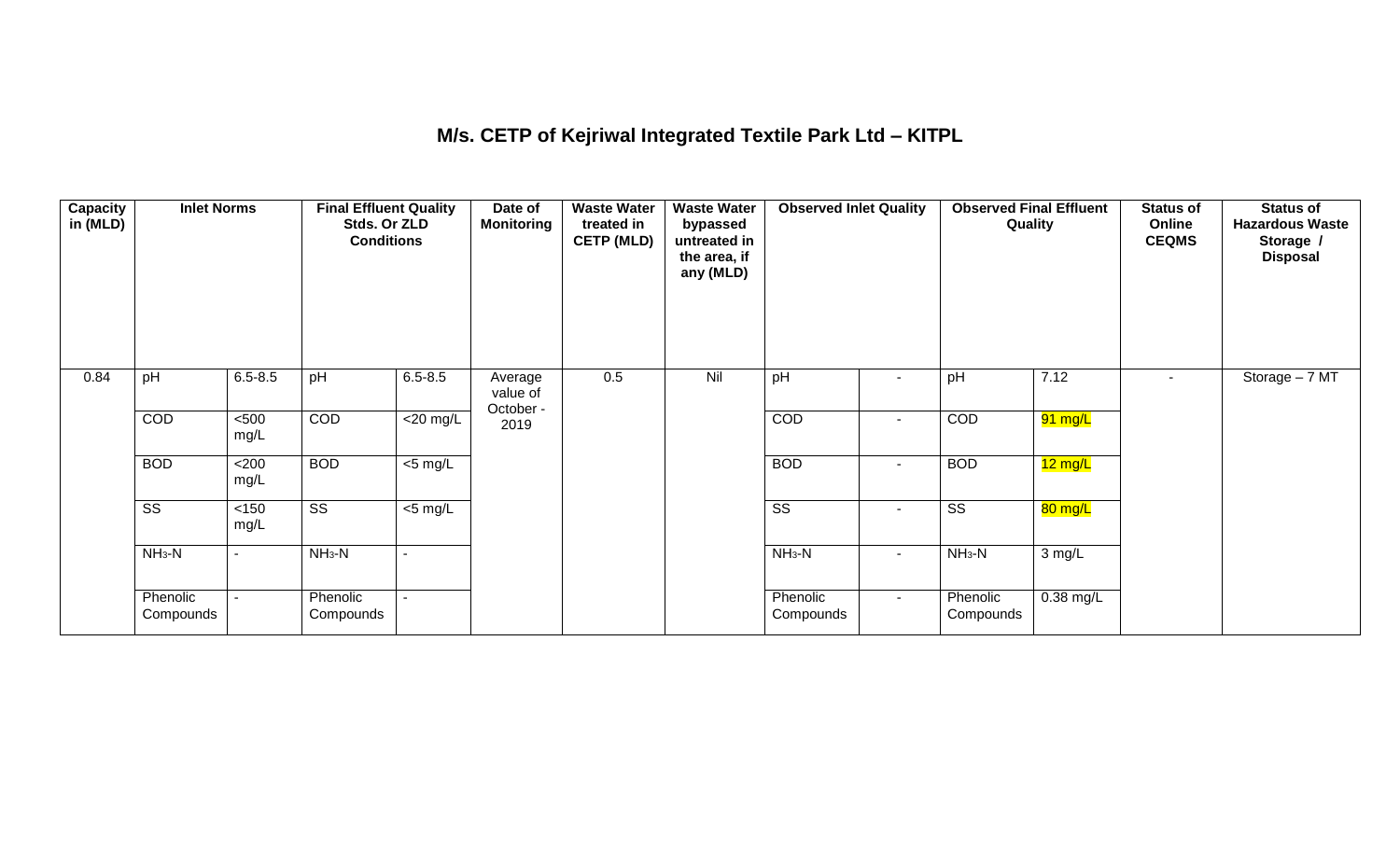## **M/s. Gujarat Eco Textile Park Pvt Ltd, Palsana, Surat**

| Capacity<br>in (MLD) | <b>Inlet Norms</b>     |              | <b>Final Effluent Quality</b><br>Stds. Or ZLD<br><b>Conditions</b> |                       | Date of<br><b>Monitoring</b>     | <b>Waste Water</b><br>treated in<br><b>CETP (MLD)</b> | <b>Waste Water</b><br>bypassed<br>untreated in<br>the area, if<br>any (MLD) | <b>Observed Inlet Quality</b> |                    | <b>Observed Final Effluent</b><br>Quality |                      | <b>Status of</b><br>Online<br><b>CEQMS</b> | <b>Status of</b><br><b>Hazardous Waste</b><br>Storage /<br><b>Disposal</b> |
|----------------------|------------------------|--------------|--------------------------------------------------------------------|-----------------------|----------------------------------|-------------------------------------------------------|-----------------------------------------------------------------------------|-------------------------------|--------------------|-------------------------------------------|----------------------|--------------------------------------------|----------------------------------------------------------------------------|
| 60                   | pH                     | $6.5 - 8.5$  | pH                                                                 | 6.5 to 8.5            | Average<br>value of<br>October - | 29                                                    | Nil                                                                         | pH                            | 7.47               | pH                                        | 7.99                 | pH, Flow<br>Meter, COD<br>Meter            | Storage - 500 MT                                                           |
|                      | COD                    | 1000<br>mg/L | COD                                                                | 250 mg/L              | 2019                             |                                                       |                                                                             | COD                           | 1511 mg/L          | COD                                       | 165 mg/L             | including<br><b>TOC</b>                    |                                                                            |
|                      | <b>BOD</b>             | 400 mg/L     | <b>BOD</b>                                                         | $100 \text{ mg/L}$    |                                  |                                                       |                                                                             | <b>BOD</b>                    | $330$ mg/L         | <b>BOD</b>                                | 28 mg/L              |                                            |                                                                            |
|                      | $\overline{\text{ss}}$ | 300 mg/L     | $\overline{\text{ss}}$                                             | $\overline{<}60$ mg/L |                                  |                                                       |                                                                             | $\overline{\text{ss}}$        | $210 \text{ mg/L}$ | $\overline{\text{ss}}$                    | 70 mg/L              |                                            |                                                                            |
|                      | $NH3-N$                | 50 mg/L      | $NH3-N$                                                            | 50 mg/L               |                                  |                                                       |                                                                             | $NH3-N$                       | 42 mg/L            | $NH_3-N$                                  | $\overline{36}$ mg/L |                                            |                                                                            |
|                      | Phenolic<br>Compounds  |              | Phenolic<br>Compounds                                              | 1 $mg/L$              |                                  |                                                       |                                                                             | Phenolic<br>Compounds         | 1.34 mg/L          | Phenolic<br>Compounds                     | 0.49 mg/L            |                                            |                                                                            |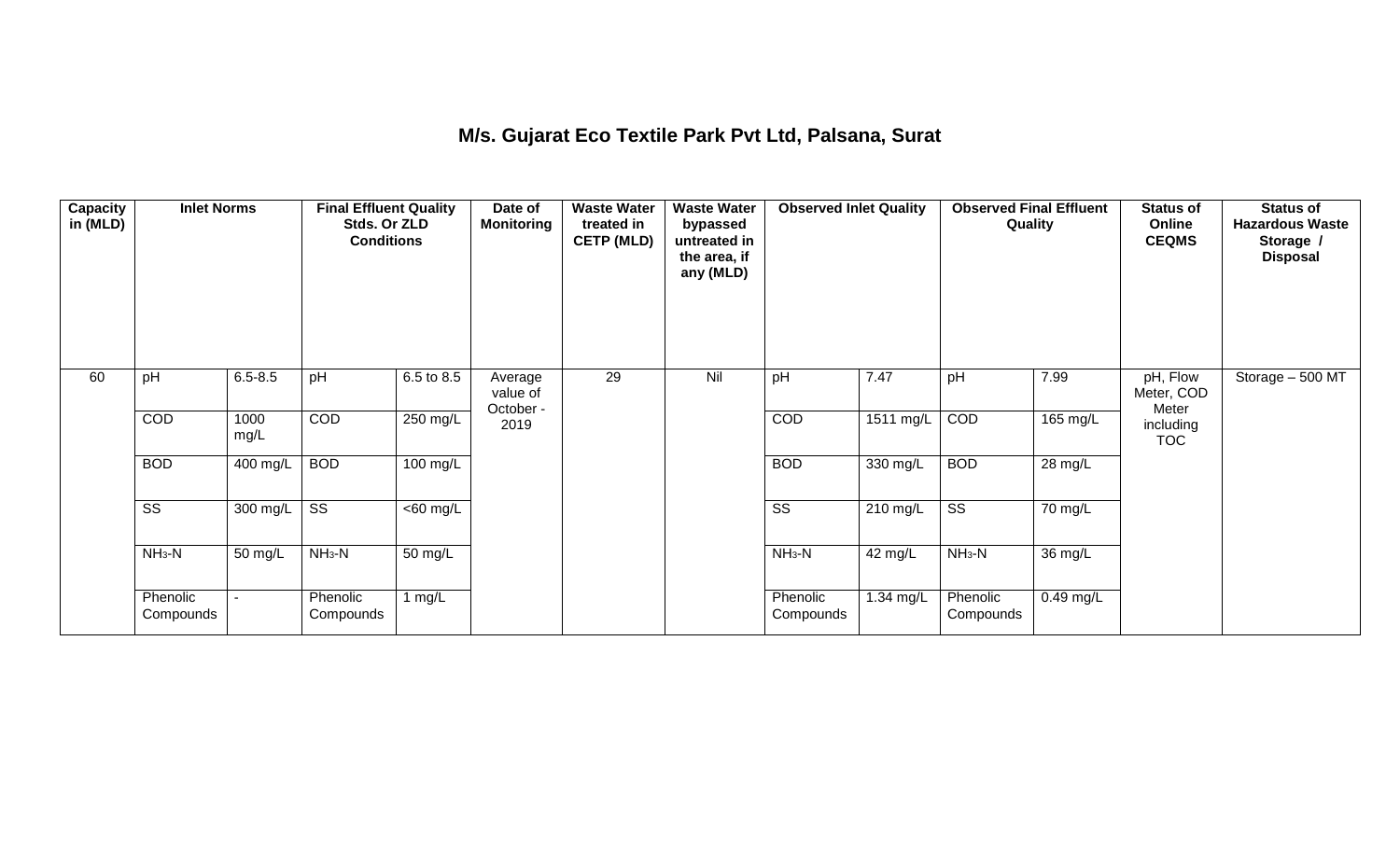### **M/s. Fairdeal Textile Parks Pvt. Ltd, Kosamaba, Surat**

| <b>Capacity</b><br>in (MLD) | <b>Inlet Norms</b>     |          | <b>Final Effluent Quality</b><br>Stds. Or ZLD<br><b>Conditions</b> |                              | Date of<br><b>Monitoring</b>     | <b>Waste Water</b><br>treated in<br><b>CETP (MLD)</b> | <b>Waste Water</b><br>bypassed<br>untreated in<br>the area, if<br>any (MLD) | <b>Observed Inlet Quality</b> |                | <b>Observed Final Effluent</b><br>Quality |                   | <b>Status of</b><br>Online<br><b>CEQMS</b> | <b>Status of</b><br><b>Hazardous Waste</b><br>Storage /<br><b>Disposal</b> |
|-----------------------------|------------------------|----------|--------------------------------------------------------------------|------------------------------|----------------------------------|-------------------------------------------------------|-----------------------------------------------------------------------------|-------------------------------|----------------|-------------------------------------------|-------------------|--------------------------------------------|----------------------------------------------------------------------------|
| 3.75                        | pH                     |          | pH                                                                 | 6.5 to 8.5                   | Average<br>value of<br>October - | 1.39                                                  | Nil                                                                         | pH                            | 7.51           | pH                                        | 7.14              | pH, Flow<br>Meter                          |                                                                            |
|                             | COD                    | 500 mg/L | COD                                                                | $100 \text{ mg/L}$           | 2019                             |                                                       |                                                                             | COD                           | 290 mg/L       | COD                                       | $12 \text{ mg/L}$ |                                            |                                                                            |
|                             | <b>BOD</b>             | 200 mg/L | <b>BOD</b>                                                         | $\overline{30}$ mg/L         |                                  |                                                       |                                                                             | <b>BOD</b>                    | 43 mg/L        | <b>BOD</b>                                | $2$ mg/L          |                                            |                                                                            |
|                             | $\overline{\text{ss}}$ |          | $\overline{\text{ss}}$                                             | $\overline{50 \text{ mg}}$ L |                                  |                                                       |                                                                             | $\overline{\text{ss}}$        | 130 mg/L       | $\overline{\text{ss}}$                    | 40 mg/L           |                                            |                                                                            |
|                             | $NH3-N$                |          | $NH3-N$                                                            | $\overline{50}$ mg/L         |                                  |                                                       |                                                                             | $NH3-N$                       | $\blacksquare$ | $NH3-N$                                   | $\sim$            |                                            |                                                                            |
|                             | Phenolic<br>Compounds  |          | Phenolic<br>Compounds                                              | 1 $mg/L$                     |                                  |                                                       |                                                                             | Phenolic<br>Compounds         | 1.34 mg/L      | Phenolic<br>Compounds                     | $0.41$ mg/L       |                                            |                                                                            |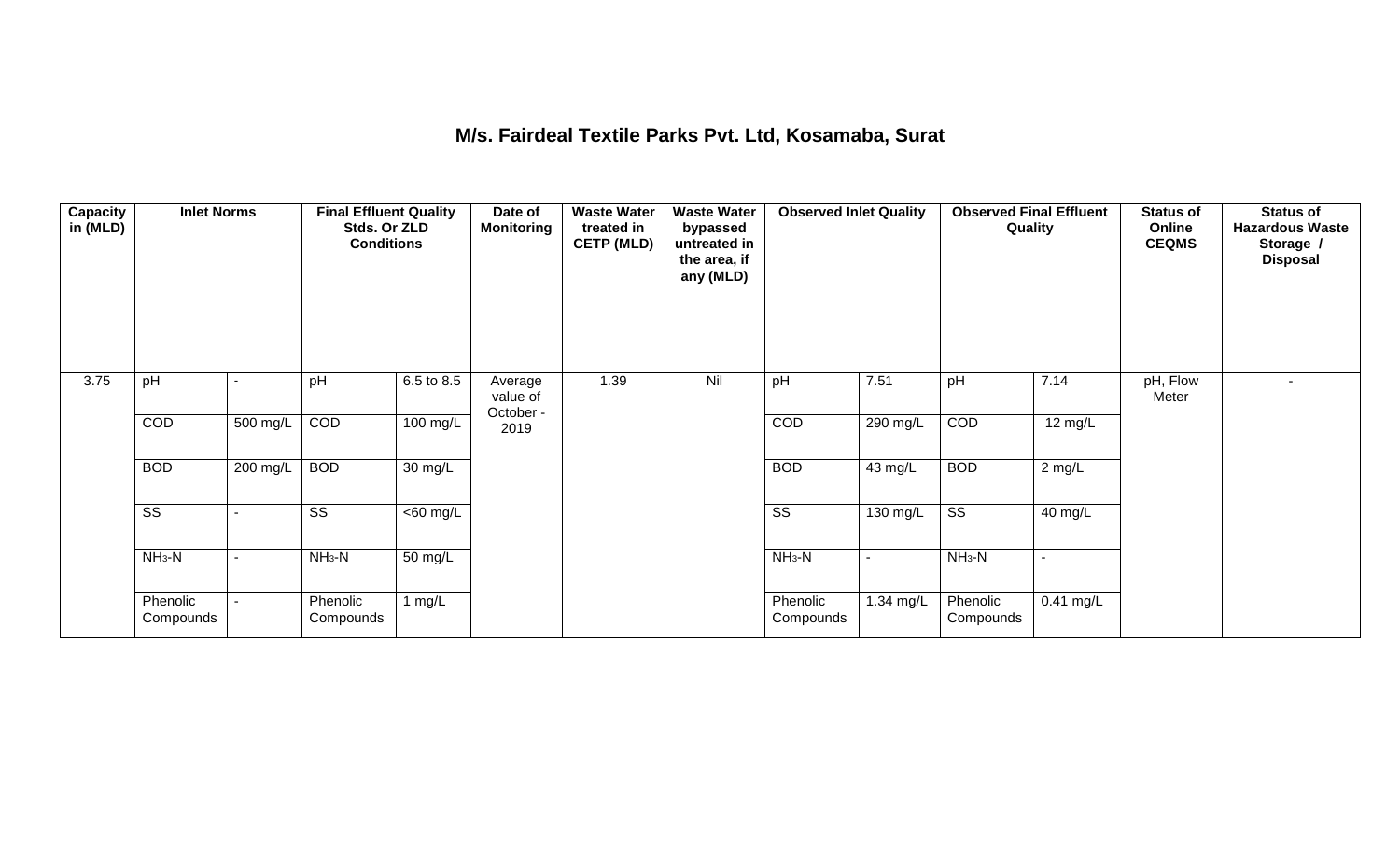## **M/s. New Palsana Industrial Co. Op. Society Ltd., Palsana, Surat**

| <b>Capacity</b><br>in (MLD) | <b>Inlet Norms</b>     |                  | <b>Final Effluent Quality</b><br>Stds. Or ZLD<br><b>Conditions</b> |                   | Date of<br><b>Monitoring</b>     | <b>Waste Water</b><br>treated in<br><b>CETP (MLD)</b> | <b>Waste Water</b><br>bypassed<br>untreated in<br>the area, if<br>any (MLD) | <b>Observed Inlet Quality</b> |           | <b>Observed Final Effluent</b><br>Quality |             | <b>Status of</b><br>Online<br><b>CEQMS</b> | <b>Status of</b><br><b>Hazardous Waste</b><br>Storage /<br><b>Disposal</b> |
|-----------------------------|------------------------|------------------|--------------------------------------------------------------------|-------------------|----------------------------------|-------------------------------------------------------|-----------------------------------------------------------------------------|-------------------------------|-----------|-------------------------------------------|-------------|--------------------------------------------|----------------------------------------------------------------------------|
| 45                          | pH                     | $6.5 - 8.5$      | pH                                                                 | $6.5 - 8.5$       | Average<br>value of<br>October - | 25                                                    | Nil                                                                         | pH                            | 7.66      | pH                                        | 7.57        | pH, Flow<br>meter, COD,<br>BOD, TSS        | Storage - 2400 MT<br>Disposal - 2965<br>MT                                 |
|                             | COD                    | 1000<br>mg/L     | COD                                                                | 250 mg/L          | 2019                             |                                                       |                                                                             | COD                           | 998 mg/L  | COD                                       | 212 mg/L    |                                            |                                                                            |
|                             | <b>BOD</b>             | 400 mg/L         | <b>BOD</b>                                                         | 30 mg/L           |                                  |                                                       |                                                                             | <b>BOD</b>                    | 207 mg/L  | <b>BOD</b>                                | 25 mg/L     |                                            |                                                                            |
|                             | $\overline{\text{ss}}$ | 300 mg/L $\vert$ | $\overline{\text{ss}}$                                             | $<$ 60 mg/L       |                                  |                                                       |                                                                             | $\overline{\text{SS}}$        | 232 mg/L  | $\overline{\text{ss}}$                    | 70 mg/L     |                                            |                                                                            |
|                             | $NH3-N$                | 50 mg/L          | $NH3-N$                                                            | $50 \text{ mg/L}$ |                                  |                                                       |                                                                             | $NH3-N$                       | 14 mg/L   | $NH3-N$                                   | 11 $mg/L$   |                                            |                                                                            |
|                             | Phenolic<br>Compounds  | 1 mg/L           | Phenolic<br>Compounds                                              | 1 $mg/L$          |                                  |                                                       |                                                                             | Phenolic<br>Compounds         | 1.26 mg/L | Phenolic<br>Compounds                     | $0.49$ mg/L |                                            |                                                                            |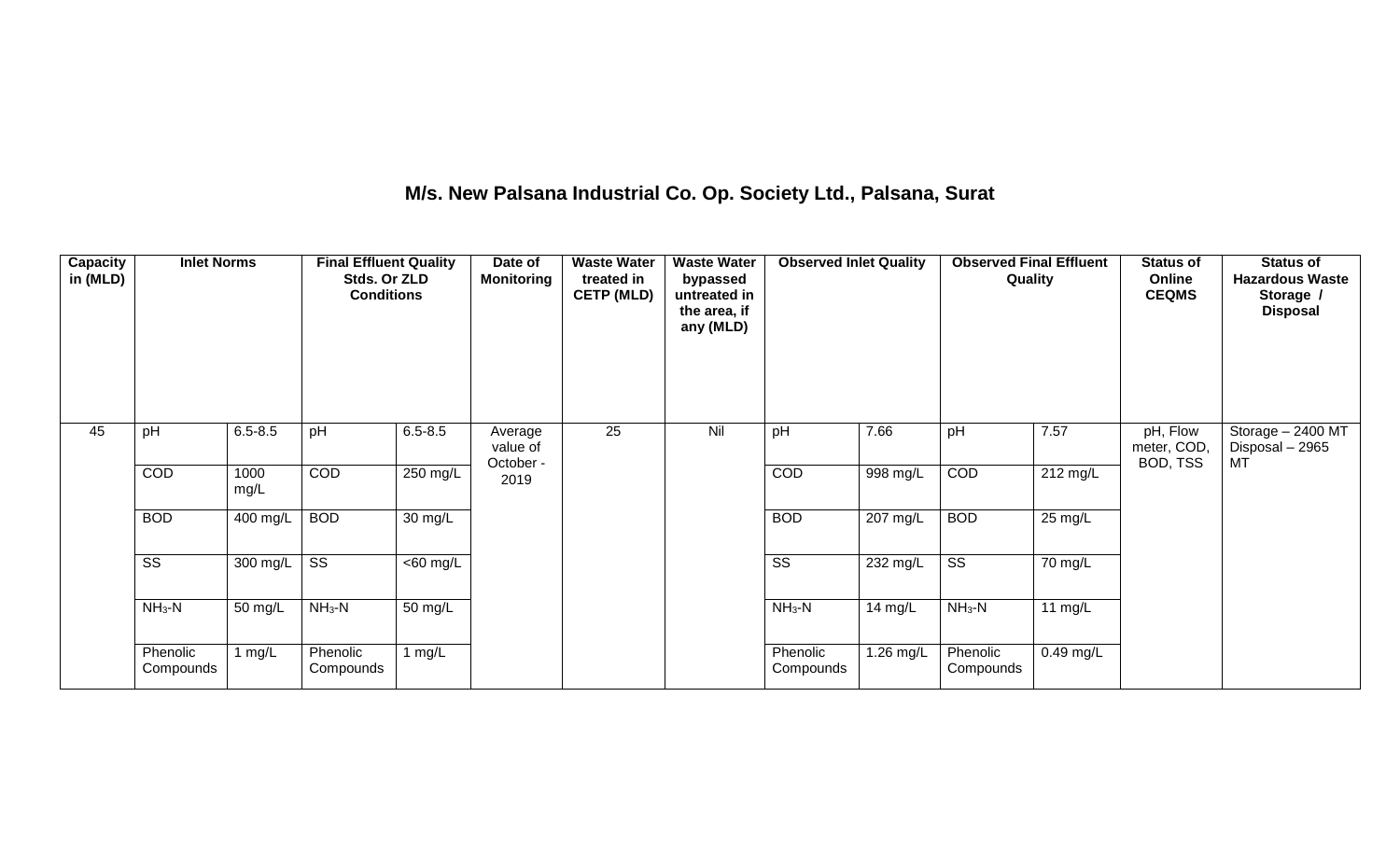## **M/s. Vapi Waste & Effluent Management Co. Ltd, Vapi**

| <b>Capacity</b><br>in (MLD) | <b>Inlet Norms</b>     |              | <b>Final Effluent Quality</b><br>Stds. Or ZLD<br><b>Conditions</b> |                      | Date of<br><b>Monitoring</b>     | <b>Waste Water</b><br>treated in<br><b>CETP (MLD)</b> | <b>Waste Water</b><br>bypassed<br>untreated in<br>the area, if<br>any (MLD) | <b>Observed Inlet Quality</b> |            | <b>Observed Final Effluent</b><br>Quality |           | <b>Status of</b><br>Online<br><b>CEQMS</b> | <b>Status of</b><br><b>Hazardous Waste</b><br>Storage /<br><b>Disposal</b> |
|-----------------------------|------------------------|--------------|--------------------------------------------------------------------|----------------------|----------------------------------|-------------------------------------------------------|-----------------------------------------------------------------------------|-------------------------------|------------|-------------------------------------------|-----------|--------------------------------------------|----------------------------------------------------------------------------|
| 55                          | pH                     | $6.5 - 8.5$  | 0.                                                                 | $6.5 - 8.5$          | Average<br>value of<br>October - | 54                                                    | Nil                                                                         | pH                            | 7.89       | pH                                        | 7.54      | pH, Flow<br>Meter, TOC &<br>DO Meter       | Storage $-22300$<br>MT                                                     |
|                             | COD                    | 1000<br>mg/L | COD                                                                | 250 mg/L             | 2019                             |                                                       |                                                                             | COD                           | 1062 mg/L  | COD                                       | 244 mg/L  |                                            |                                                                            |
|                             | <b>BOD</b>             | $400$ mg/L   | <b>BOD</b>                                                         | $\overline{30}$ mg/L |                                  |                                                       |                                                                             | <b>BOD</b>                    | $257$ mg/L | <b>BOD</b>                                | 26 mg/L   |                                            |                                                                            |
|                             | $\overline{\text{SS}}$ | 300 mg/L     | SS                                                                 | 100 mg/L             |                                  |                                                       |                                                                             | $\overline{\text{SS}}$        | 100 mg/L   | $\overline{\text{ss}}$                    | 66 mg/L   |                                            |                                                                            |
|                             | $NH3-N$                | 50 mg/L      | $NH3-N$                                                            | $\overline{50}$ mg/L |                                  |                                                       |                                                                             | $NH3-N$                       | 51 mg/L    | $NH3-N$                                   | 45 mg/L   |                                            |                                                                            |
|                             | Phenolic<br>Compounds  | 1 $mg/L$     | Phenolic<br>Compounds                                              | 1 $mg/L$             |                                  |                                                       |                                                                             | Phenolic<br>Compounds         | 9.11 mg/L  | Phenolic<br>Compounds                     | 0.82 mg/L |                                            |                                                                            |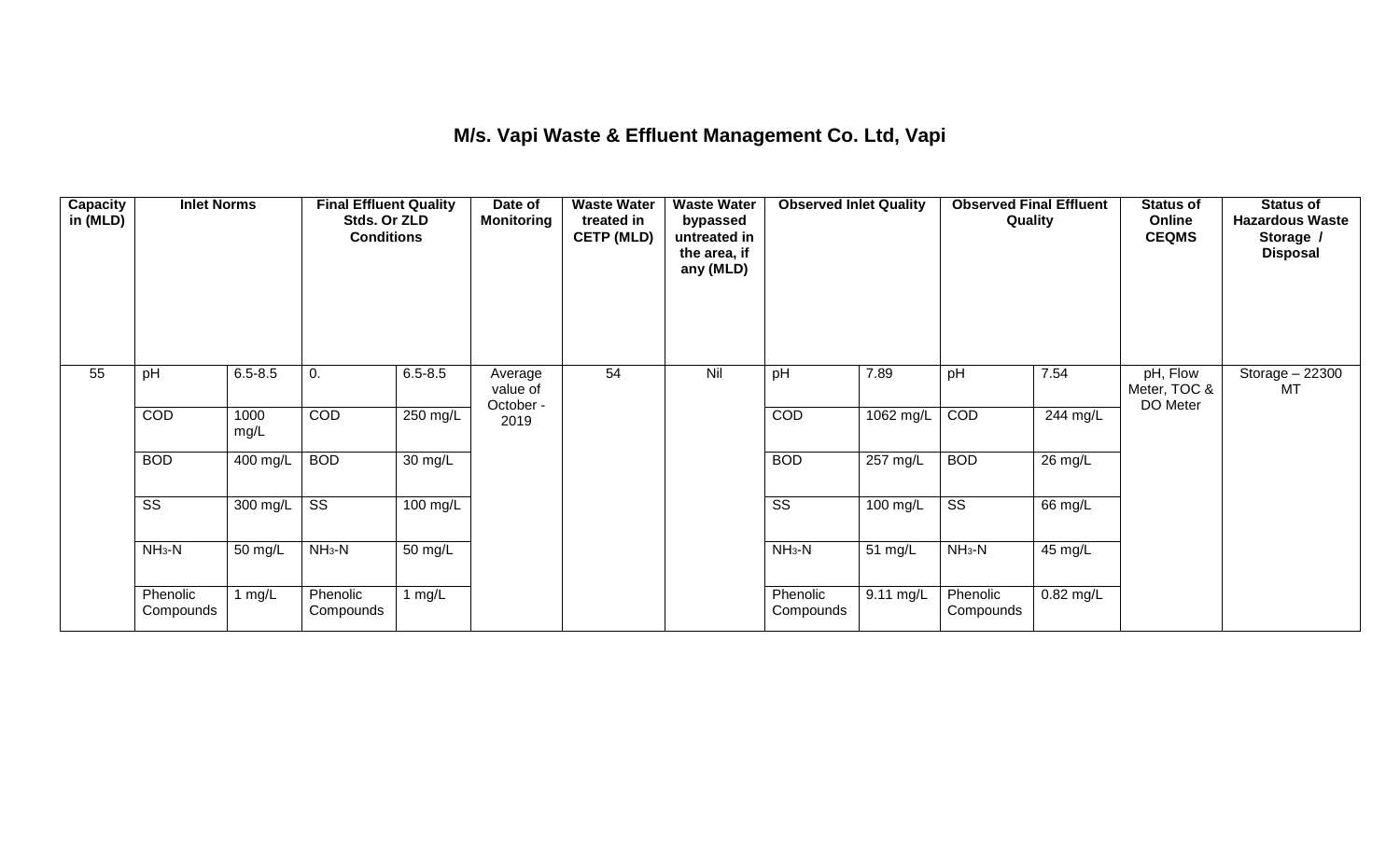## **M/s. Sarigam Clean Initiative (Old Name-Gujarat Industrial Development Corporation), Sarigam**

| <b>Capacity</b><br>in (MLD) | <b>Inlet Norms</b>                              |              | <b>Final Effluent Quality</b><br>Stds. Or ZLD<br><b>Conditions</b> |                      | Date of<br><b>Monitoring</b>     | <b>Waste Water</b><br>treated in<br><b>CETP (MLD)</b> | <b>Waste Water</b><br>bypassed<br>untreated in<br>the area, if<br>any (MLD) | <b>Observed Inlet Quality</b>                   |             | <b>Observed Final Effluent</b><br>Quality |                       | <b>Status of</b><br>Online<br><b>CEQMS</b> | <b>Status of</b><br><b>Hazardous Waste</b><br>Storage /<br><b>Disposal</b> |
|-----------------------------|-------------------------------------------------|--------------|--------------------------------------------------------------------|----------------------|----------------------------------|-------------------------------------------------------|-----------------------------------------------------------------------------|-------------------------------------------------|-------------|-------------------------------------------|-----------------------|--------------------------------------------|----------------------------------------------------------------------------|
| 12.5                        | pH                                              | $6.5 - 8.5$  | pH                                                                 | $6.5 - 8.5$          | Average<br>value of<br>October - | 9                                                     | Nil                                                                         | pH                                              | 8.09        | pH                                        | 8.11                  | Flow Meter,<br>TOC meter                   | Storage - 350 MT                                                           |
|                             | COD                                             | 1000<br>mg/L | <b>COD</b>                                                         | 250 mg/L             | 2019                             |                                                       |                                                                             | <b>COD</b>                                      | 412 mg/L    | COD                                       | $\overline{177}$ mg/L |                                            |                                                                            |
|                             | BOD <sub>(3</sub><br>days at<br>$27^{\circ}C$ ) | 400 mg/L     | BOD <sub>(3</sub><br>days at<br>$27^{\circ}C$ )                    | 100 mg/L             |                                  |                                                       |                                                                             | BOD <sub>(3</sub><br>days at<br>$27^{\circ}C$ ) | 93 mg/L     | BOD (3 days<br>at $27^{\circ}$ C)         | 24 mg/L               |                                            |                                                                            |
|                             | SS                                              | 300 mg/L     | SS                                                                 | 100 mg/L             |                                  |                                                       |                                                                             | $\overline{\text{ss}}$                          | 92 mg/L     | $\overline{\text{ss}}$                    | 58 mg/L               |                                            |                                                                            |
|                             | $NH3-N$                                         | 50 mg/L      | $NH3-N$                                                            | $\overline{50}$ mg/L |                                  |                                                       |                                                                             | $NH3-N$                                         | 19 mg/L     | $NH3-N$                                   | 29 mg/L               |                                            |                                                                            |
|                             | Phenolic<br>Compounds                           | 1 mg/L       | Phenolic<br>Compounds                                              | 1 mg/ $L$            |                                  |                                                       |                                                                             | Phenolic<br>Compounds                           | $0.15$ mg/L | Phenolic<br>Compounds                     | $0.17$ mg/L           |                                            |                                                                            |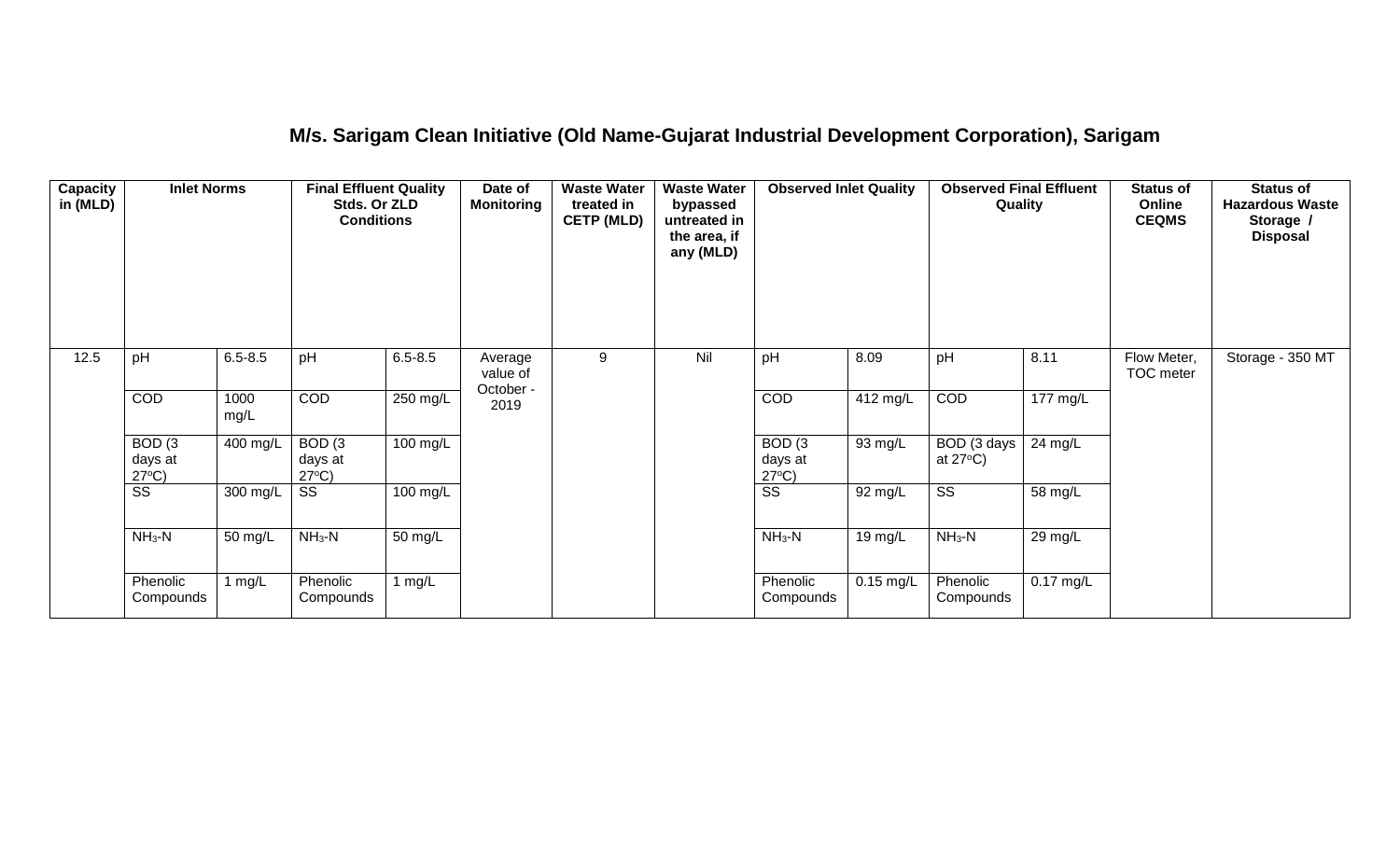### **M/s. Veraval Industries Association, Veraval, Junagadh**

| <b>Capacity</b><br>in (MLD) | <b>Inlet Norms</b>         | <b>Waste Water</b><br><b>Waste Water</b><br><b>Observed Inlet Quality</b><br><b>Final Effluent Quality</b><br>Date of<br>Stds. Or ZLD<br><b>Monitoring</b><br>treated in<br>bypassed<br><b>Conditions</b><br><b>CETP (MLD)</b><br>untreated in<br>the area, if<br>any (MLD) |                        |                    | <b>Observed Final Effluent</b><br>Quality |                | <b>Status of</b><br>Online<br><b>CEQMS</b> | <b>Status of</b><br><b>Hazardous Waste</b><br>Storage /<br><b>Disposal</b> |                               |                        |          |                |  |
|-----------------------------|----------------------------|-----------------------------------------------------------------------------------------------------------------------------------------------------------------------------------------------------------------------------------------------------------------------------|------------------------|--------------------|-------------------------------------------|----------------|--------------------------------------------|----------------------------------------------------------------------------|-------------------------------|------------------------|----------|----------------|--|
| $5\overline{)}$             | pH                         | 5.5 to 9                                                                                                                                                                                                                                                                    | pH                     | 6 to 9             | Average<br>value of<br>October -          | 5 <sup>5</sup> | Nil                                        | pH                                                                         | 7.34                          | pH                     | 7.57     | $\blacksquare$ |  |
|                             | COD                        | 3500<br>mg/L                                                                                                                                                                                                                                                                | COD                    | $250 \text{ mg/L}$ | 2019                                      |                |                                            | COD                                                                        | $245 \text{ mg/L}$            | COD                    | 147 mg/L |                |  |
|                             | <b>BOD</b>                 | 1000<br>mg/L                                                                                                                                                                                                                                                                | <b>BOD</b>             | $100 \text{ mg/L}$ |                                           |                |                                            | <b>BOD</b>                                                                 | 98 mg/L                       | <b>BOD</b>             | 45 mg/L  |                |  |
|                             | $\overline{\text{ss}}$     | 200 mg/L                                                                                                                                                                                                                                                                    | $\overline{\text{ss}}$ | $100$ mg/L         |                                           |                |                                            | $\overline{\text{ss}}$                                                     | $\overline{122 \text{ mg/L}}$ | $\overline{\text{ss}}$ | 80 mg/L  |                |  |
|                             | $NH3-N$                    | 50 mg/L                                                                                                                                                                                                                                                                     | $NH3-N$                | 50 mg/L            |                                           |                |                                            | $NH3-N$                                                                    | 378 mg/L                      | $NH3-N$                | 66 mg/L  |                |  |
|                             | Phenol<br>Phenol<br>$\sim$ |                                                                                                                                                                                                                                                                             | $\sim$                 |                    |                                           |                | Phenolic<br>Compounds                      | $\blacksquare$                                                             | Phenolic<br>Compounds         | $\blacksquare$         |          |                |  |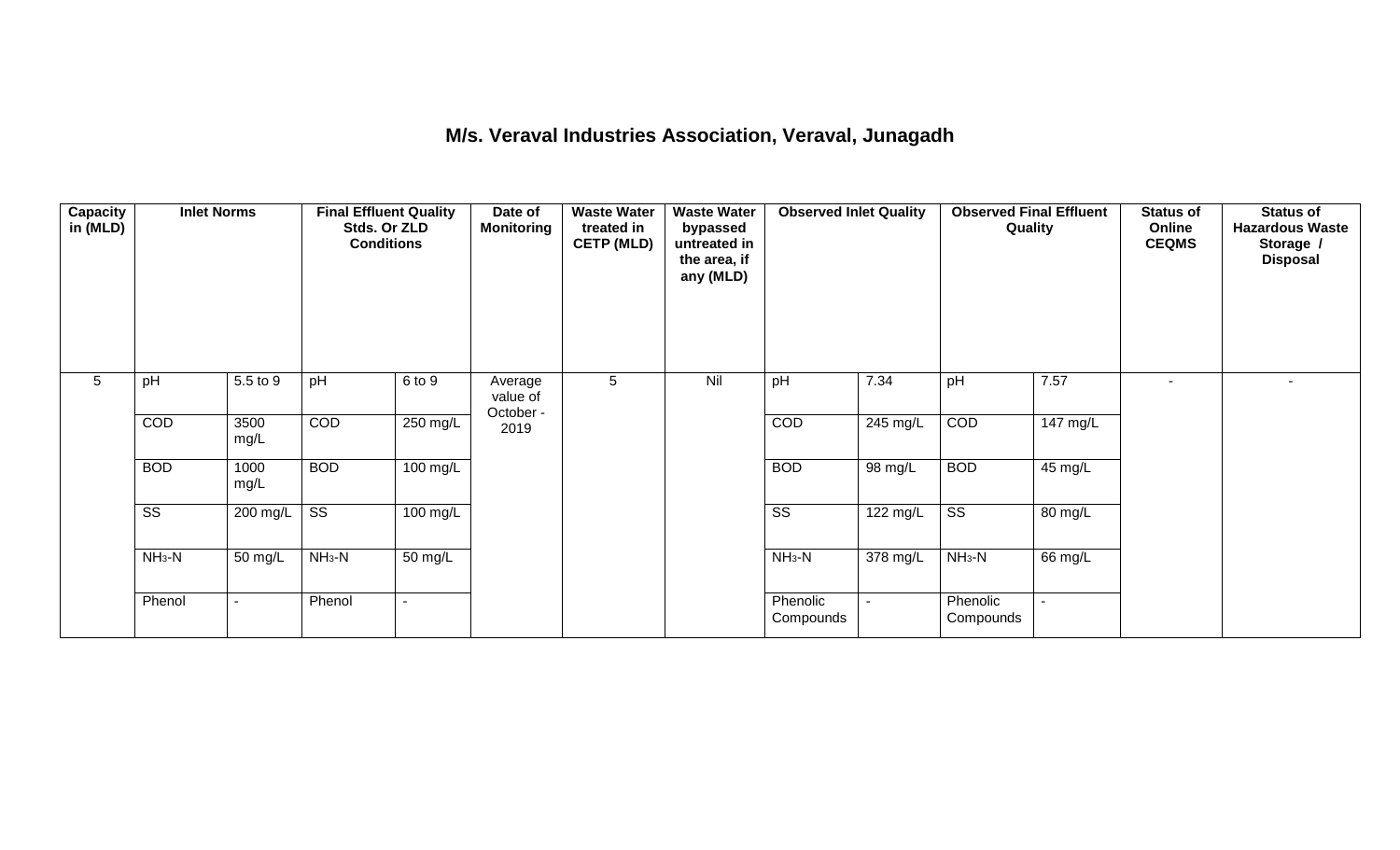### **M/s. Bhatgam Washing Ghat Suddhikaran Yojana Pvt. Ltd., Bhatgam, Rajkot**

| <b>Capacity</b><br>in (MLD) | <b>Inlet Norms</b>     | <b>Final Effluent Quality</b> |                        | Date of<br>Stds. Or ZLD<br><b>Monitoring</b><br><b>Conditions</b> |                                      | <b>Waste Water</b><br>treated in<br><b>CETP (MLD)</b> | <b>Waste Water</b><br>bypassed<br>untreated in<br>the area, if<br>any (MLD) | <b>Observed Inlet Quality</b> |                | <b>Observed Final Effluent</b><br>Quality |                          | <b>Status of</b><br>Online<br><b>CEQMS</b> | <b>Status of</b><br><b>Hazardous Waste</b><br>Storage /<br><b>Disposal</b> |
|-----------------------------|------------------------|-------------------------------|------------------------|-------------------------------------------------------------------|--------------------------------------|-------------------------------------------------------|-----------------------------------------------------------------------------|-------------------------------|----------------|-------------------------------------------|--------------------------|--------------------------------------------|----------------------------------------------------------------------------|
| 30                          | pH                     | $10.5 - 12$                   | pH                     | $6.5 - 9$                                                         | No visit in<br>the month<br>of Oct - | 10                                                    | Nil                                                                         | pH                            | $\blacksquare$ | pH                                        | $\sim$                   | pH, Flow<br>meter, SS,<br>Color, MLSS,     | $\overline{\phantom{0}}$                                                   |
|                             | COD                    | 1000<br>mg/L                  | COD                    | $100$ mg/L                                                        | 2019                                 |                                                       |                                                                             | COD                           | $\blacksquare$ | COD                                       | $\overline{\phantom{a}}$ | <b>COD</b>                                 |                                                                            |
|                             | <b>BOD</b>             | 350 mg/L                      | <b>BOD</b>             | 30 mg/L                                                           |                                      |                                                       |                                                                             | <b>BOD</b>                    | $\blacksquare$ | <b>BOD</b>                                | $\overline{\phantom{a}}$ |                                            |                                                                            |
|                             | $\overline{\text{ss}}$ | 2000<br>mg/L                  | $\overline{\text{ss}}$ | $100 \text{ mg/L}$                                                |                                      |                                                       |                                                                             | $\overline{\text{ss}}$        | $\blacksquare$ | $\overline{\text{ss}}$                    | $\sim$                   |                                            |                                                                            |
|                             | $NH3-N$                | $75 \text{ mg/L}$             | $NH3-N$                | 50 mg/L                                                           |                                      |                                                       |                                                                             | $NH3-N$                       | $\blacksquare$ | $NH3-N$                                   | $\sim$                   |                                            |                                                                            |
|                             | Phenolic<br>Compounds  | 5 mg/L                        | Phenolic<br>Compounds  | 1 $mg/L$                                                          |                                      |                                                       |                                                                             | Phenolic<br>Compounds         | $\sim$         | Phenolic<br>Compounds                     | $\sim$                   |                                            |                                                                            |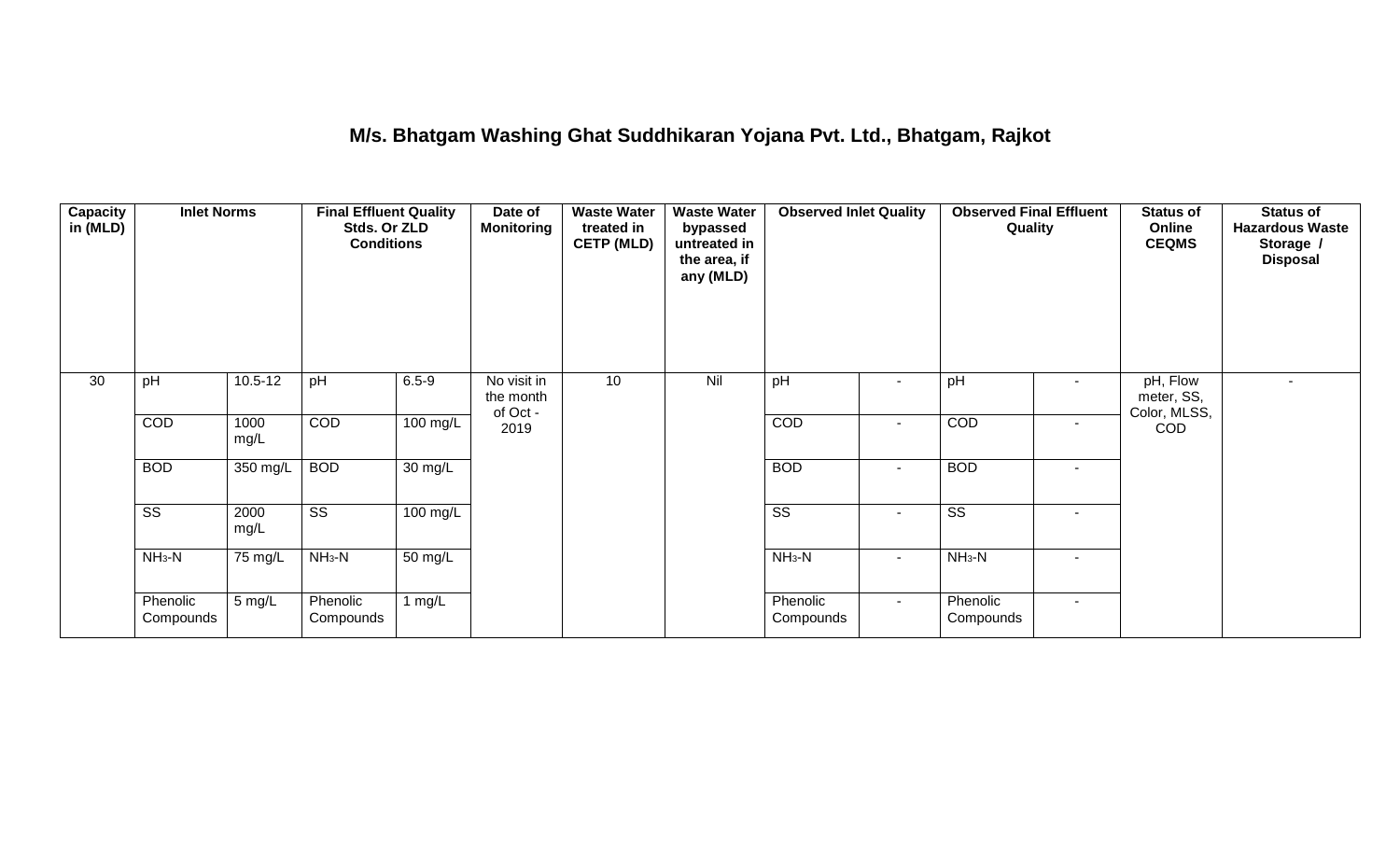# **M/s. Jetpur Dyeing & Printing Association, Jetpur, Rajkot**

| <b>Capacity</b><br>in (MLD) | <b>Inlet Norms</b><br>pH<br>$10.5 - 12.0$ |              | <b>Final Effluent Quality</b><br>Stds. Or ZLD<br><b>Conditions</b> |            | Date of<br><b>Monitoring</b> | <b>Waste Water</b><br>treated in<br><b>CETP (MLD)</b><br>7.00 | <b>Waste Water</b><br>bypassed<br>untreated in<br>the area, if<br>any (MLD) | <b>Observed Inlet Quality</b> |                          | <b>Observed Final Effluent</b><br>Quality |                   | <b>Status of</b><br>Online<br><b>CEQMS</b> | <b>Status of</b><br><b>Hazardous Waste</b><br>Storage /<br><b>Disposal</b> |
|-----------------------------|-------------------------------------------|--------------|--------------------------------------------------------------------|------------|------------------------------|---------------------------------------------------------------|-----------------------------------------------------------------------------|-------------------------------|--------------------------|-------------------------------------------|-------------------|--------------------------------------------|----------------------------------------------------------------------------|
| 10.00                       |                                           |              | pH                                                                 | $6.5 - 9$  | Average<br>value of          |                                                               | Nil                                                                         | pH                            |                          | pH                                        | 8.16              | pH, Flow<br>meter                          | $\overline{\phantom{0}}$                                                   |
|                             | COD                                       | 1000<br>mg/L | COD                                                                | $250$ mg/L | October -<br>2019            |                                                               |                                                                             | COD                           | $\overline{\phantom{a}}$ | COD                                       | 93 mg/L           |                                            |                                                                            |
|                             | <b>BOD</b>                                | 350 mg/L     | <b>BOD</b>                                                         | $100$ mg/L |                              |                                                               |                                                                             | <b>BOD</b>                    | $\blacksquare$           | <b>BOD</b>                                | $22 \text{ mg/L}$ |                                            |                                                                            |
|                             | $\overline{\text{ss}}$                    | 2000<br>mg/L | $\overline{\text{ss}}$                                             | 100 mg/L   |                              |                                                               |                                                                             | $\overline{\text{SS}}$        | $\blacksquare$           | $\overline{\text{SS}}$                    | 86 mg/L           |                                            |                                                                            |
|                             | $NH3-N$                                   | 75 mg/L      | $NH_3-N$                                                           | 50 mg/L    |                              |                                                               |                                                                             | $NH_3-N$                      | $\overline{\phantom{a}}$ | $NH_3-N$                                  | 25 mg/L           |                                            |                                                                            |
|                             | Phenolic<br>Compounds                     | 5 mg/L       | Phenolic<br>Compounds                                              | 1 $mg/L$   |                              |                                                               |                                                                             | Phenolic<br>Compounds         | $\sim$                   | Phenolic<br>Compounds                     | $\blacksquare$    |                                            |                                                                            |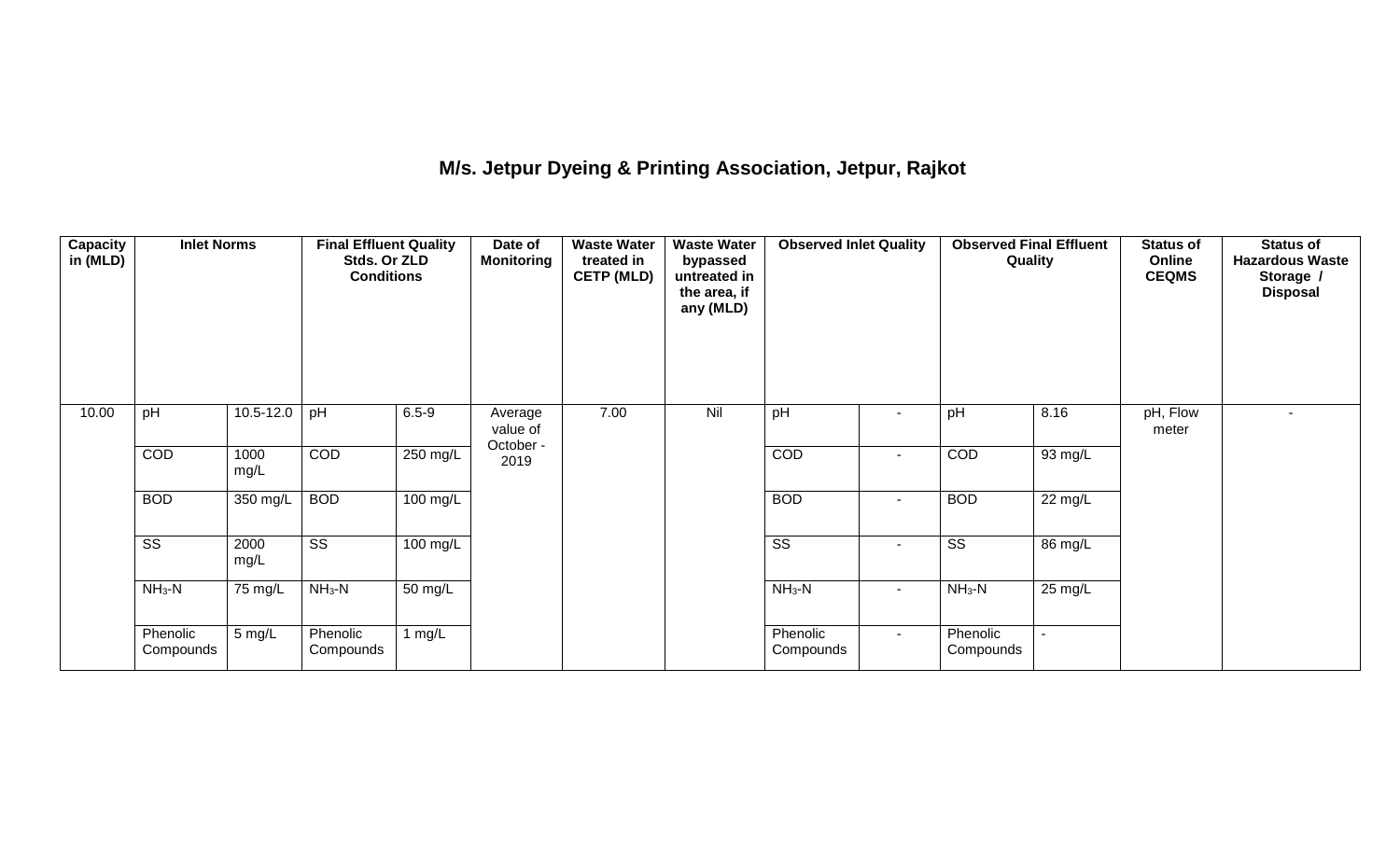# **M/s. Shri Dhareshwar GIDC Vistar Association,Dhareshwar, Rajkot**

| Capacity<br>in (MLD) | <b>Inlet Norms</b>     |              | <b>Final Effluent Quality</b><br>Stds. Or ZLD<br><b>Conditions</b> |                      | Date of<br><b>Monitoring</b>     | <b>Waste Water</b><br>treated in<br><b>CETP (MLD)</b> | <b>Waste Water</b><br>bypassed<br>untreated in<br>the area, if<br>any (MLD) | <b>Observed Inlet Quality</b> |            | <b>Observed Final Effluent</b><br>Quality |                      | <b>Status of</b><br>Online<br><b>CEQMS</b> | <b>Status of</b><br><b>Hazardous Waste</b><br>Storage /<br><b>Disposal</b> |
|----------------------|------------------------|--------------|--------------------------------------------------------------------|----------------------|----------------------------------|-------------------------------------------------------|-----------------------------------------------------------------------------|-------------------------------|------------|-------------------------------------------|----------------------|--------------------------------------------|----------------------------------------------------------------------------|
| 0.09                 | pH                     | $10.5 - 12$  | pH                                                                 | 6.5 to 9             | Average<br>value of<br>October - | 0.09                                                  | Nil                                                                         | pH                            | 6.74       | pH                                        | 7.34                 | pH, Flow<br>Meter                          | Storage - 10 MT                                                            |
|                      | COD                    | 1000<br>mg/L | COD                                                                | $100 \text{ mg/L}$   | 2019                             |                                                       |                                                                             | <b>COD</b>                    | 993 mg/L   | COD                                       | 49 mg/L              |                                            |                                                                            |
|                      | <b>BOD</b>             | 350 mg/L     | <b>BOD</b>                                                         | $\overline{30}$ mg/L |                                  |                                                       |                                                                             | <b>BOD</b>                    | $300$ mg/L | <b>BOD</b>                                | $\overline{17}$ mg/L |                                            |                                                                            |
|                      | $\overline{\text{ss}}$ | 2000<br>mg/L | $\overline{\text{ss}}$                                             | $100 \text{ mg/L}$   |                                  |                                                       |                                                                             | $\overline{\text{ss}}$        | 240 mg/L   | $\overline{\text{SS}}$                    | $6$ mg/L             |                                            |                                                                            |
|                      | $NH3-N$                | 75 mg/L      | $NH3-N$                                                            | $\overline{50}$ mg/L |                                  |                                                       |                                                                             | $NH_3-N$                      | 7 mg/L     | $NH3-N$                                   | 19 mg/L              |                                            |                                                                            |
|                      | Phenolic<br>Compounds  | 5 mg/L       | Phenolic<br>Compounds                                              | 1 $mg/L$             |                                  |                                                       |                                                                             | Phenolic<br>Compounds         |            | Phenolic<br>Compounds                     |                      |                                            |                                                                            |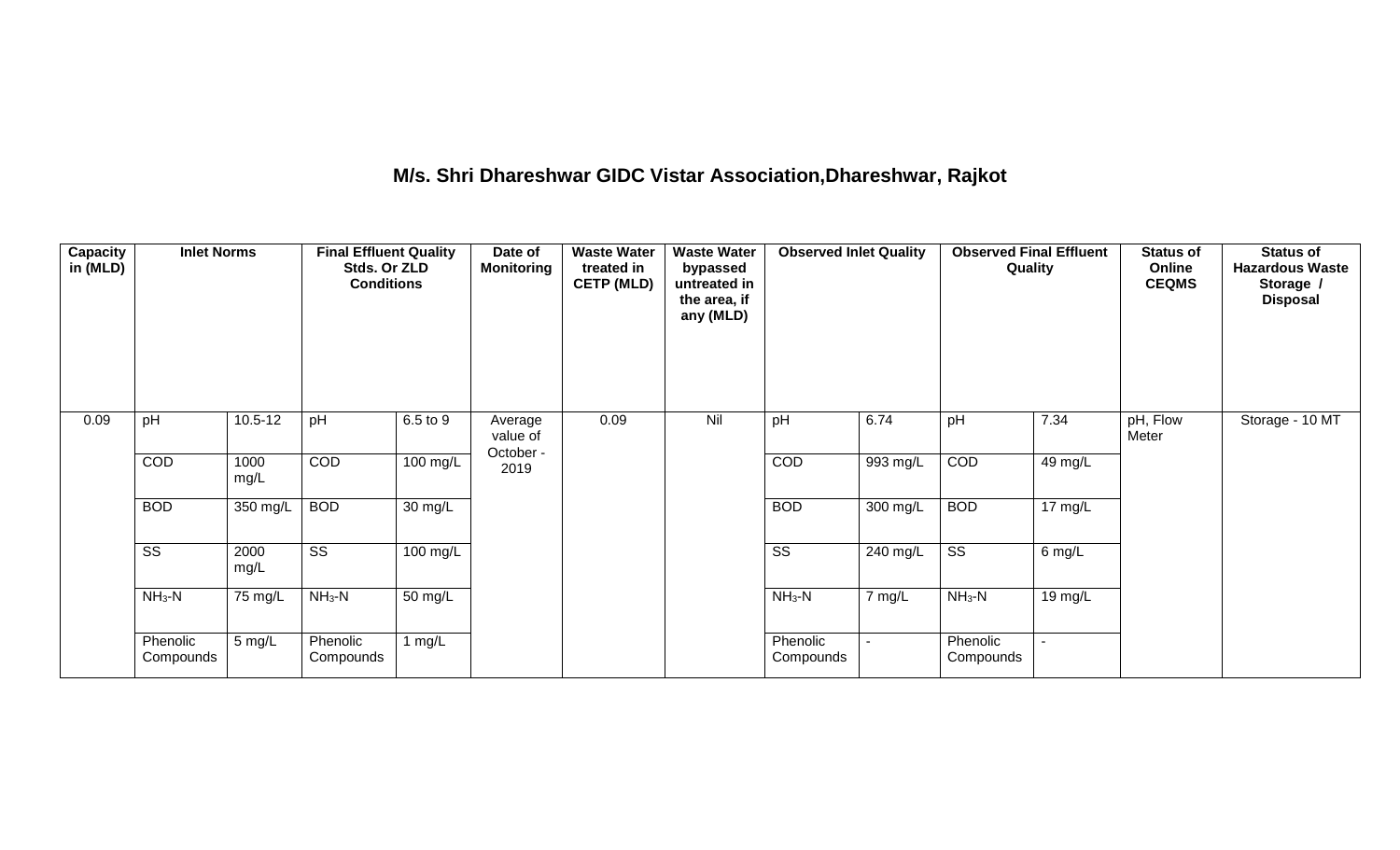## **M/s. Jay Khodiyar Enviro-Technologies Pvt. Ltd., Rajkot**

| <b>Capacity</b><br>in (MLD) | <b>Inlet Norms</b>     |          | <b>Final Effluent Quality</b><br>Stds. Or ZLD<br><b>Conditions</b> |            | Date of<br><b>Monitoring</b>     | <b>Waste Water</b><br>treated in<br><b>CETP (MLD)</b> | <b>Waste Water</b><br>bypassed<br>untreated in<br>the area, if<br>any (MLD) | <b>Observed Inlet Quality</b> |            | <b>Observed Final Effluent</b><br>Quality |                   | <b>Status of</b><br>Online<br><b>CEQMS</b> | <b>Status of</b><br><b>Hazardous Waste</b><br>Storage /<br><b>Disposal</b> |
|-----------------------------|------------------------|----------|--------------------------------------------------------------------|------------|----------------------------------|-------------------------------------------------------|-----------------------------------------------------------------------------|-------------------------------|------------|-------------------------------------------|-------------------|--------------------------------------------|----------------------------------------------------------------------------|
| 0.025                       | pH                     | Up to 5  | pH                                                                 | 6.5 to 8.5 | Average<br>value of<br>October - | 0.013                                                 | Nil                                                                         | pH                            | 1.74       | pH                                        | 8.12              | ۰.                                         |                                                                            |
|                             | COD                    | 250 mg/L | COD                                                                | $100$ mg/L | 2019                             |                                                       |                                                                             | COD                           | 16 mg/L    | COD                                       | 8 mg/L            |                                            |                                                                            |
|                             | <b>BOD</b>             | 100 mg/L | <b>BOD</b>                                                         | 30 mg/L    |                                  |                                                       |                                                                             | <b>BOD</b>                    | $3$ mg/L   | <b>BOD</b>                                | $2$ mg/L          |                                            |                                                                            |
|                             | $\overline{\text{ss}}$ | 250 mg/L | $\overline{\text{ss}}$                                             | $100$ mg/L |                                  |                                                       |                                                                             | $\overline{\text{ss}}$        | 210 mg/L   | $\overline{\text{ss}}$                    | $24 \text{ mg/L}$ |                                            |                                                                            |
|                             | $NH3-N$                |          | $NH3-N$                                                            | 50 mg/L    |                                  |                                                       |                                                                             | $NH3-N$                       | 9 mg/L     | $NH3-N$                                   | 1 mg/L            |                                            |                                                                            |
|                             | Phenolic<br>Compounds  |          | Phenolic<br>Compounds                                              | 1 $mg/L$   |                                  |                                                       |                                                                             | Phenolic<br>Compounds         | <b>BDL</b> | Phenolic<br>Compounds                     | <b>BDL</b>        |                                            |                                                                            |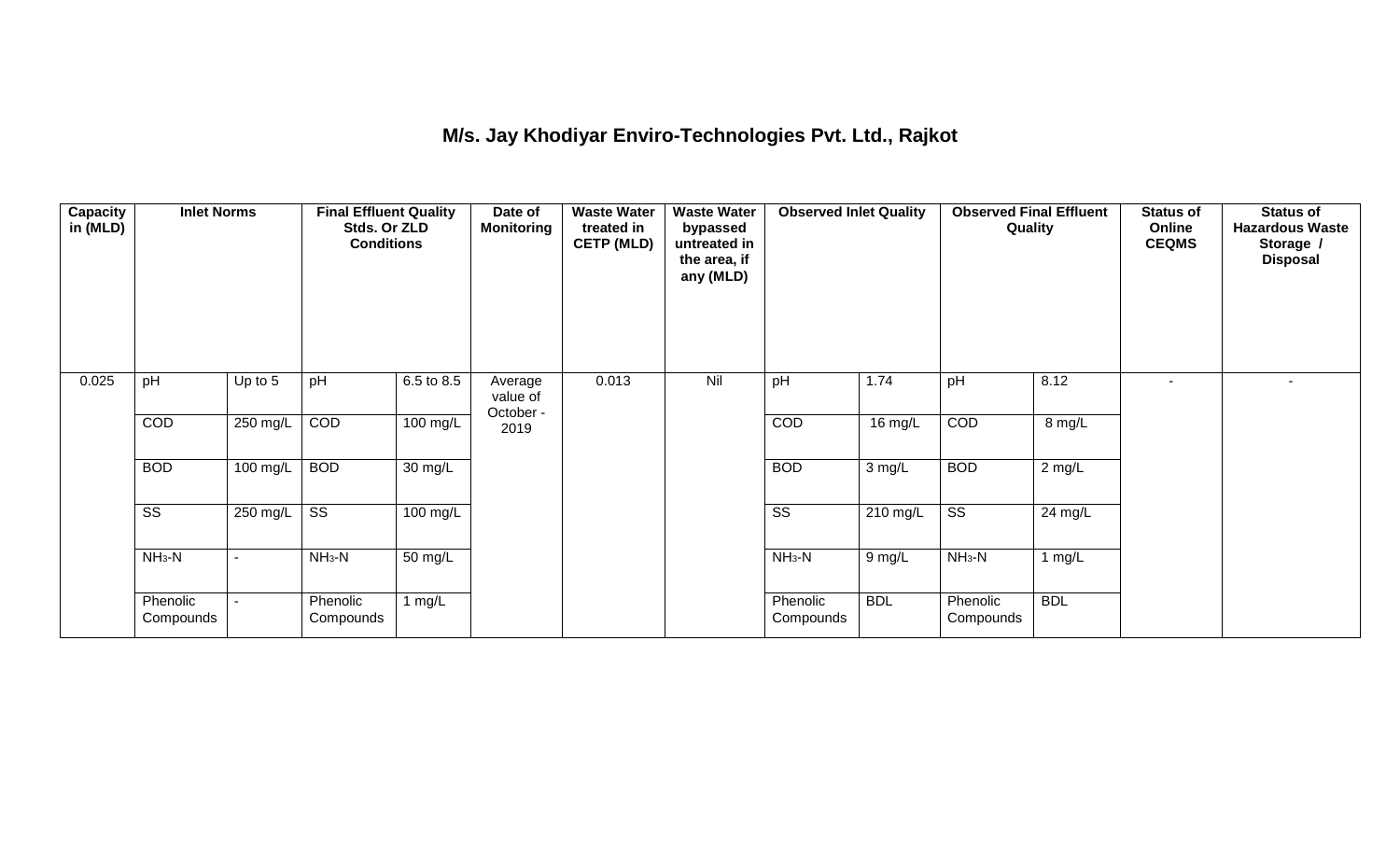### **M/s. Kalol GIDC Industries Association, Kadi, Gandhinagar**

| <b>Capacity</b><br>in (MLD) | <b>Inlet Norms</b>     |              | <b>Final Effluent Quality</b><br>Stds. Or ZLD<br><b>Conditions</b> |                    | Date of<br><b>Monitoring</b>     | <b>Waste Water</b><br>treated in<br><b>CETP (MLD)</b> | <b>Waste Water</b><br>bypassed<br>untreated in<br>the area, if<br>any (MLD) | <b>Observed Inlet Quality</b> |                          | <b>Observed Final Effluent</b><br>Quality |                   | <b>Status of</b><br>Online<br><b>CEQMS</b> | <b>Status of</b><br><b>Hazardous Waste</b><br>Storage /<br><b>Disposal</b> |
|-----------------------------|------------------------|--------------|--------------------------------------------------------------------|--------------------|----------------------------------|-------------------------------------------------------|-----------------------------------------------------------------------------|-------------------------------|--------------------------|-------------------------------------------|-------------------|--------------------------------------------|----------------------------------------------------------------------------|
| 0.35                        | pH                     | 6.5 to 8.5   | pH                                                                 | 6.5 to 8.5         | Average<br>value of<br>October - | 0.35                                                  | Nil                                                                         | pH                            |                          | pH                                        | 7.63              |                                            | Storage - 65 MT                                                            |
|                             | COD                    | 2000<br>mg/L | COD                                                                | 250 mg/L           | 2019                             |                                                       |                                                                             | COD                           | $\overline{\phantom{a}}$ | COD                                       | 148 mg/L          |                                            |                                                                            |
|                             | <b>BOD</b>             | 700 mg/L     | <b>BOD</b>                                                         | $100 \text{ mg/L}$ |                                  |                                                       |                                                                             | <b>BOD</b>                    | $\blacksquare$           | <b>BOD</b>                                | $21 \text{ mg/L}$ |                                            |                                                                            |
|                             | $\overline{\text{ss}}$ |              | $\overline{\text{ss}}$                                             | 100 mg/L           |                                  |                                                       |                                                                             | $\overline{\text{ss}}$        | $\overline{\phantom{a}}$ | $\overline{\text{ss}}$                    | 46 mg/L           |                                            |                                                                            |
|                             | $NH3-N$                | 50 mg/L      | $NH_3-N$                                                           | 50 mg/L            |                                  |                                                       |                                                                             | $NH_3-N$                      | $\sim$                   | $NH3-N$                                   | 5 mg/L            |                                            |                                                                            |
|                             | Phenolic<br>Compounds  | $\sim$       | Phenolic<br>Compounds                                              | 1 mg/L             |                                  |                                                       |                                                                             | Phenolic<br>Compounds         | $\sim$                   | Phenolic<br>Compounds                     | <b>BDL</b>        |                                            |                                                                            |